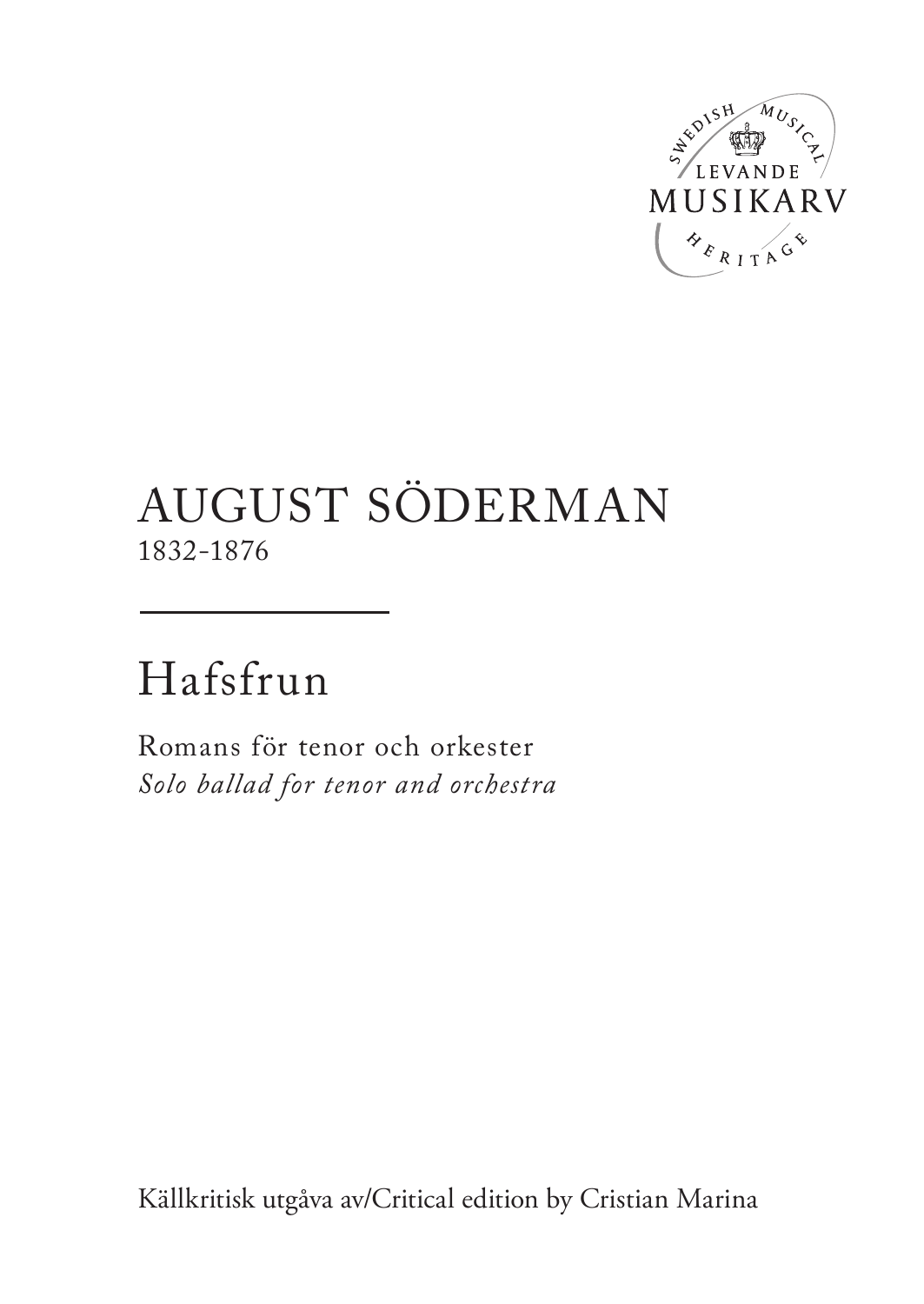## **Levande musikarv och Kungl. Musikaliska akademien**

Syftet med Levande musikarv är att tillgängliggöra den dolda svenska musikskatten och göra den till en självklar del av dagens repertoar och forskning. Detta sker genom notutgåvor av musik som inte längre är skyddad av upphovsrätten, samt texter om tonsättarna och deras verk. Texterna publiceras i projektets databas på internet, liksom fritt nedladdningsbara notutgåvor. Huvudman är Kungl. Musikaliska akademien i samarbete med Musik- och teaterbiblioteket och Svensk Musik.

Kungl. Musikaliska akademien grundades 1771 av Gustav III med ändamålet att främja tonkonsten och musiklivet i Sverige. Numera är akademien en fristående institution som förenar tradition med ett aktivt engagemang i dagens och morgondagens musikliv.

## **Swedish Musical Heritage and The Royal Swedish Academy of Music**

The purpose of Swedish Musical Heritage is to make accessible forgotten gems of Swedish music and make them a natural feature of the contemporary repertoire and musicology. This it does through editions of sheet music that is no longer protected by copyright, and texts about the composers and their works. This material is available in the project's online database, where the sheet music can be freely downloaded. The project is run under the auspices of the Royal Swedish Academy of Music in association with the Music and Theatre Library of Sweden and Svensk Musik.

The Royal Swedish Academy of Music was founded in 1771 by King Gustav III in order to promote the composition and performance of music in Sweden. Today, the academy is an autonomous institution that combines tradition with active engagement in the contemporary and future music scene.

#### **www.levandemusikarv.se**

Huvudredaktör/Editor-in-chief: Anders Wiklund Notgrafisk redaktör/Score layout editor: Anders Högstedt Textredaktör/Text editor: Erik Wallrup

Levande musikarv/Swedish Musical Heritage Kungl. Musikaliska akademien/The Royal Swedish Academy of Music Utgåva nr 1553/Edition No. 1553 2018 Notbild/Score: Public domain. Texter/Texts: © Levande musikarv ISMN 979-0-66166-343-0

Levande Musikarv finansieras med medel från/Published with financial support from Kungl. Musikaliska akademien, Kungl. Vitterhetsakademien, Marcus och Amalia Wallenbergs Stiftelse, Statens Musikverk, Riksbankens Jubileumsfond, Svenska Litteratursällskapet i Finland och Kulturdepartementet. Samarbetspartners/Partners: Musik- och teaterbiblioteket, Svensk Musik och Sveriges Radio.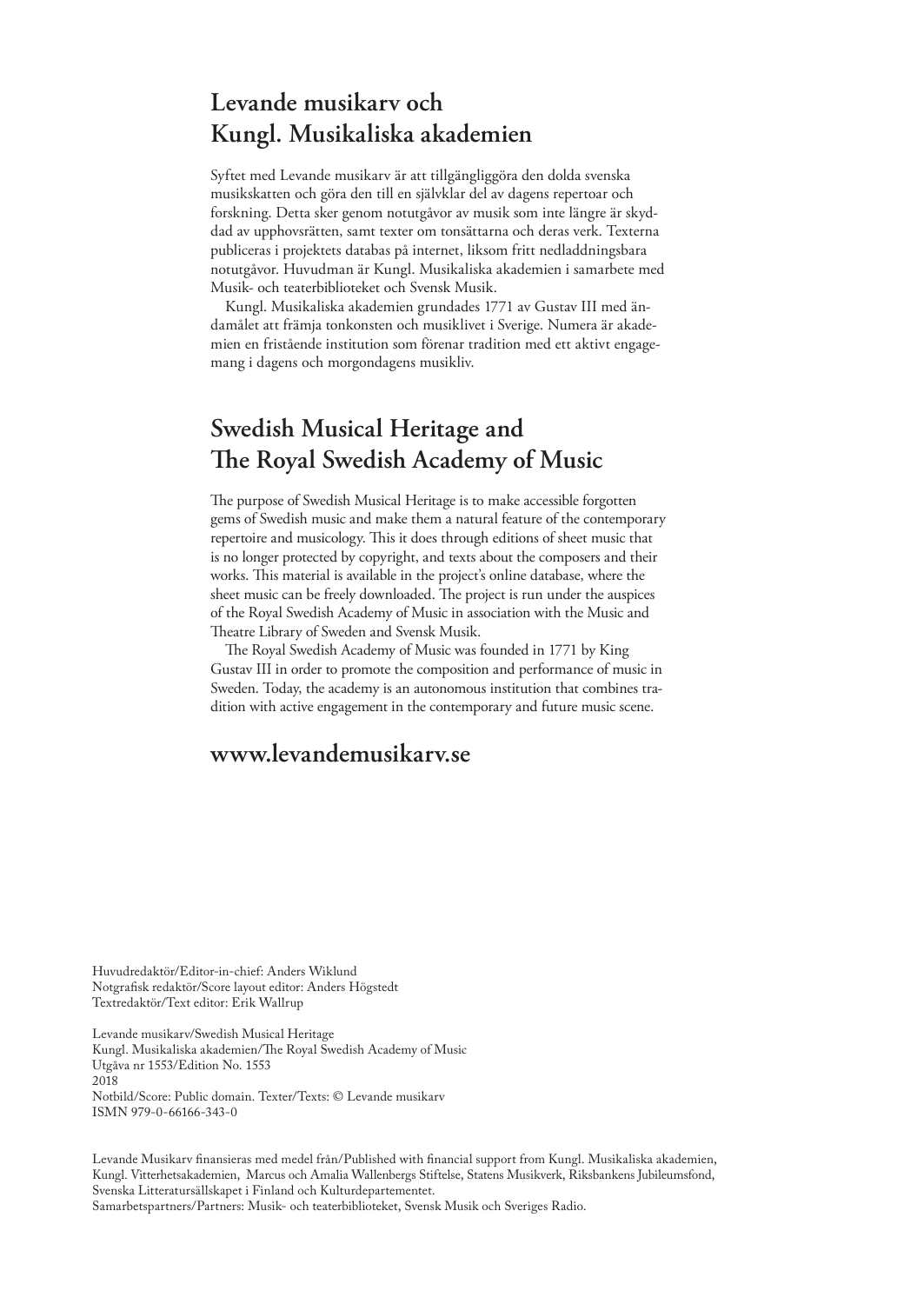## Hafsfrun

*Romans för tenor och orkester*

August Söderman





Swedish Musical Heritage, Kungl. Musikaliska akademien, Stockholm 2018. Public domain. www.levandemusikarv.se Kritisk utgåva av/Critical edition by Cristian Marina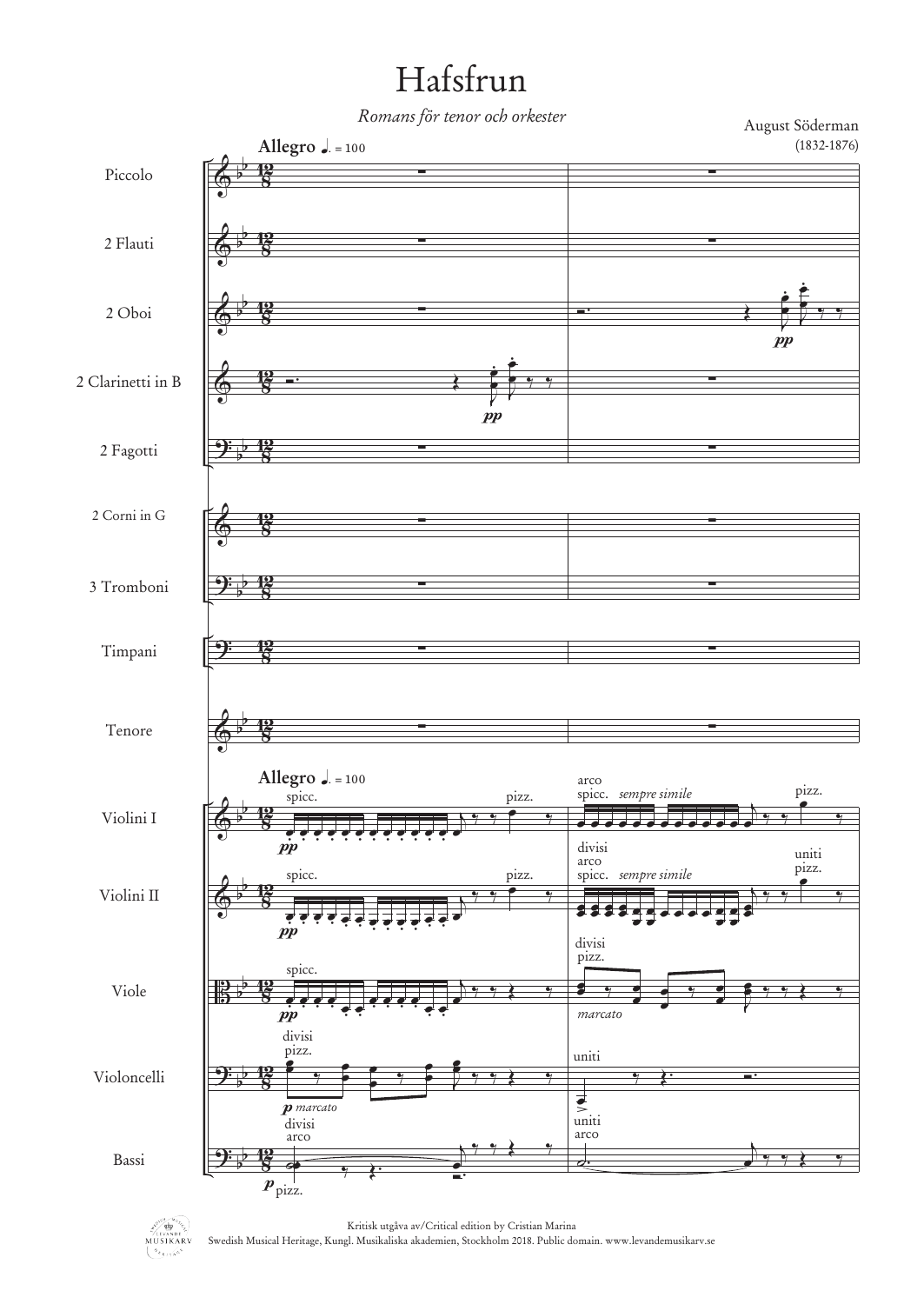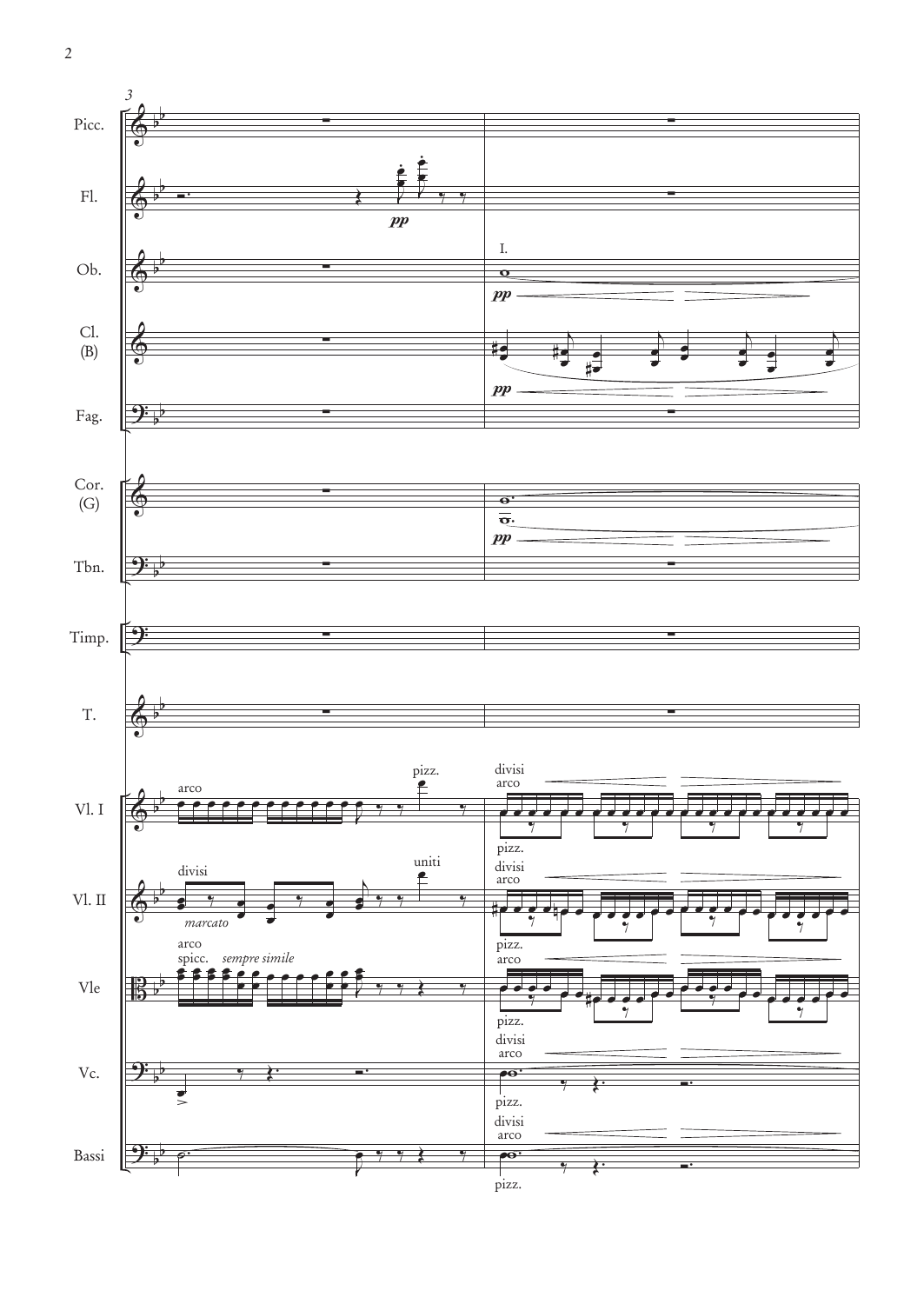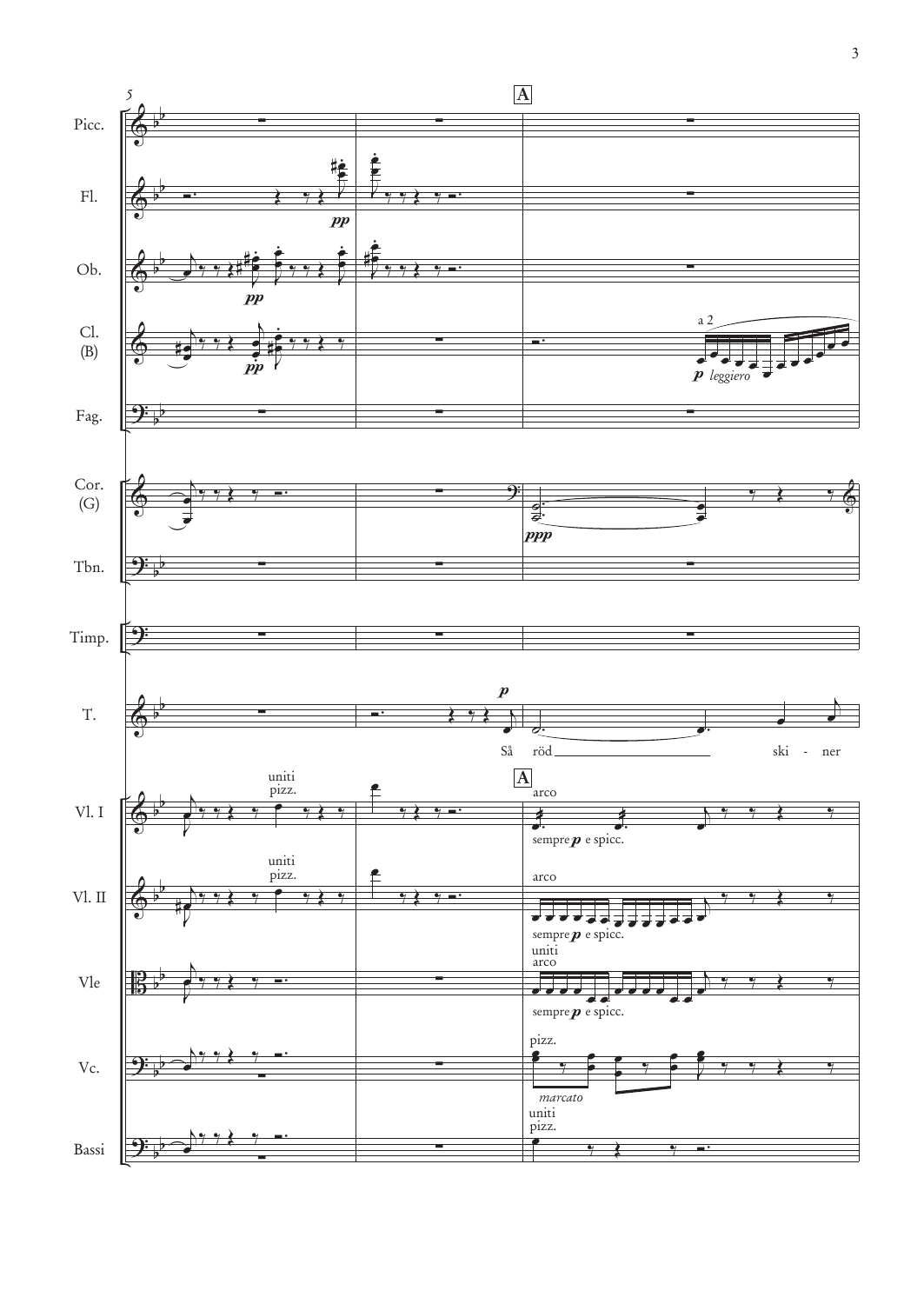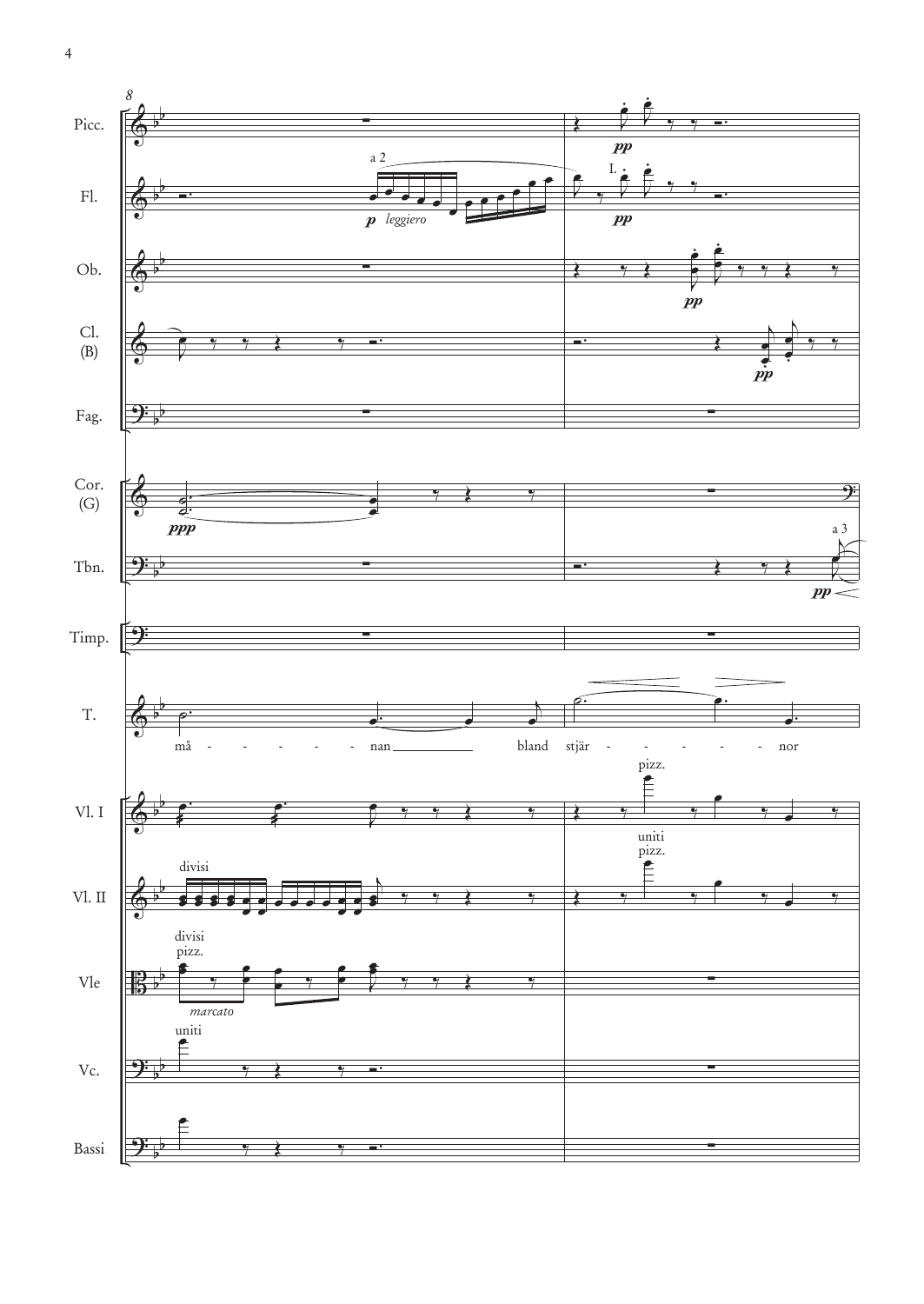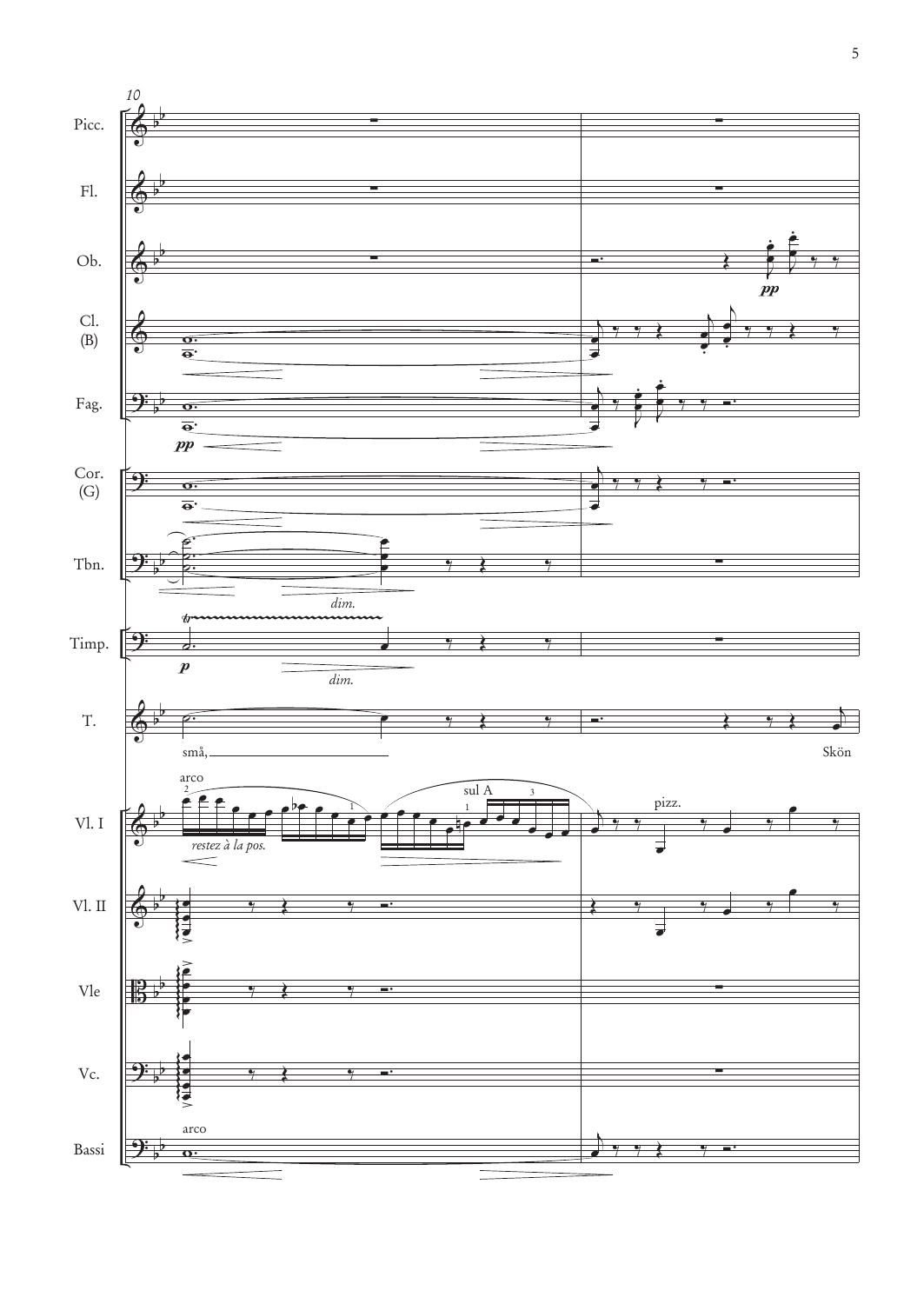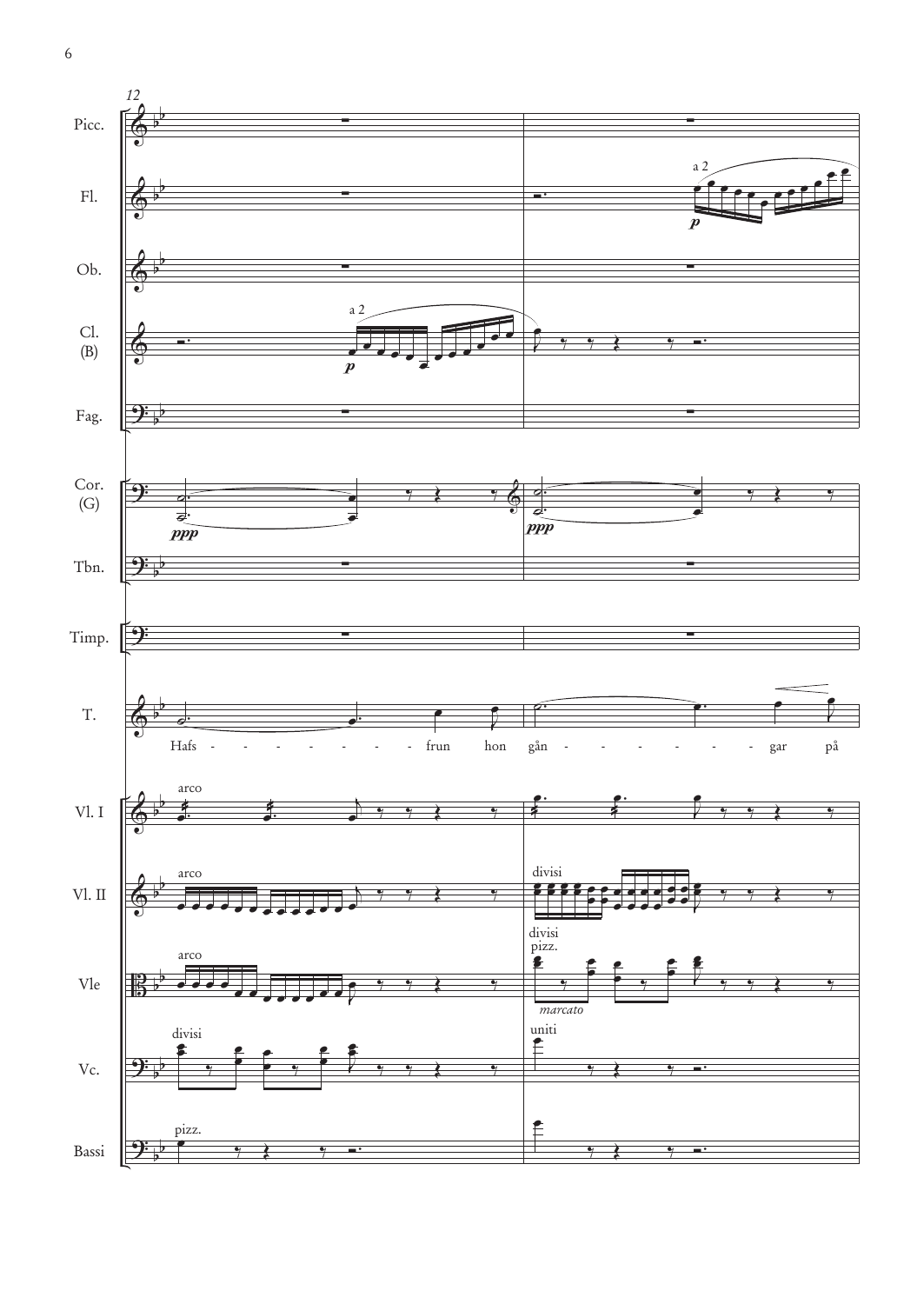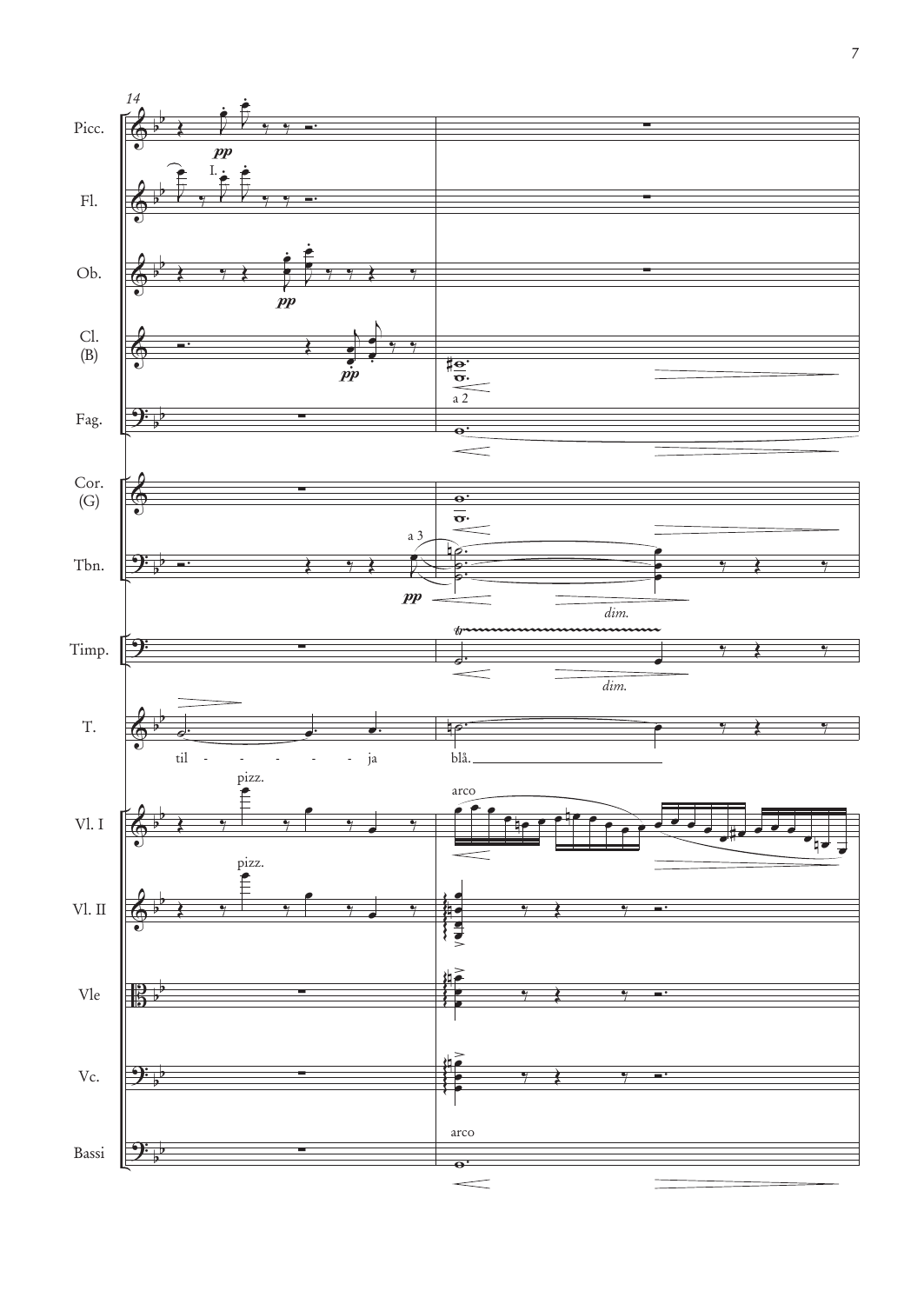

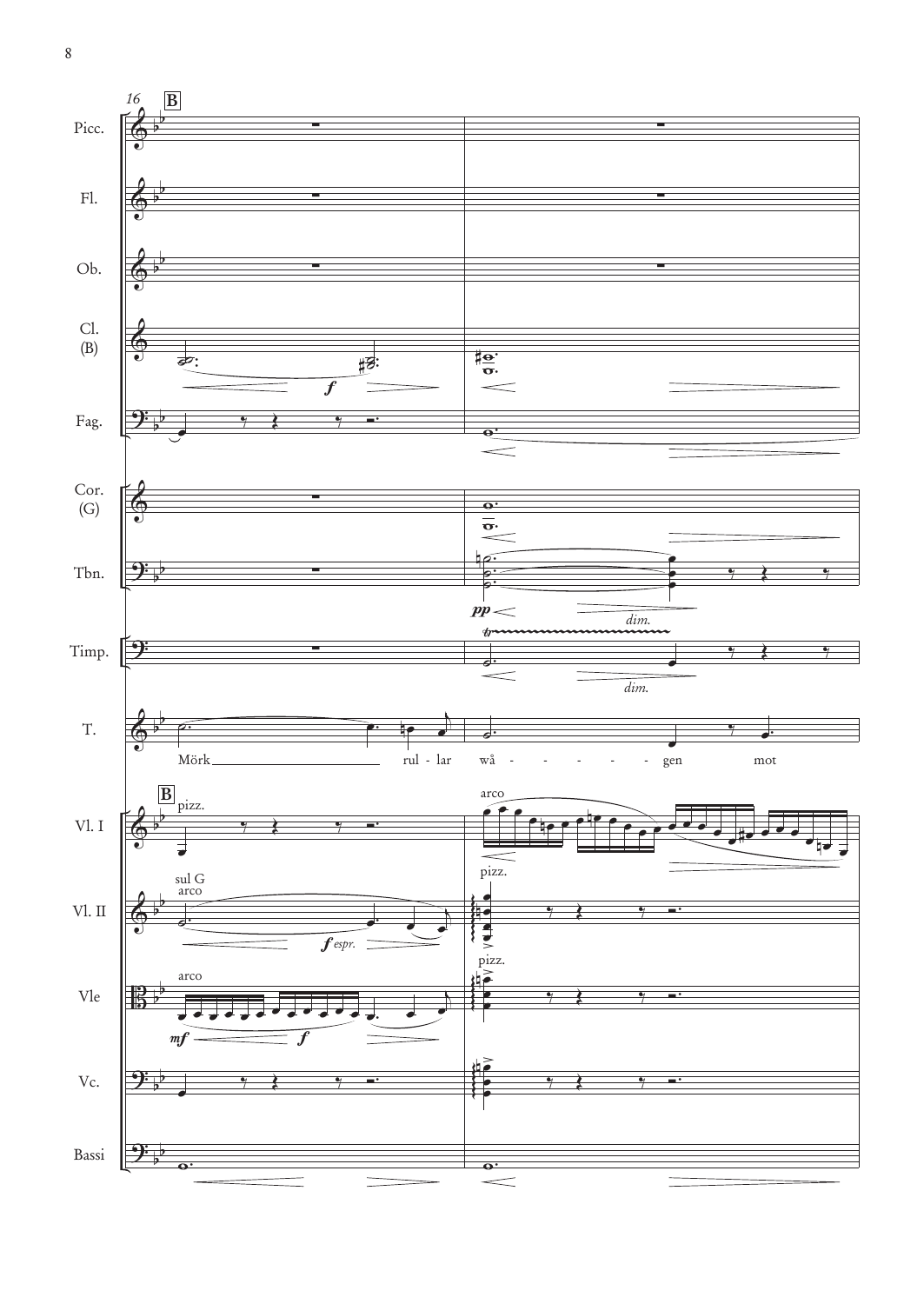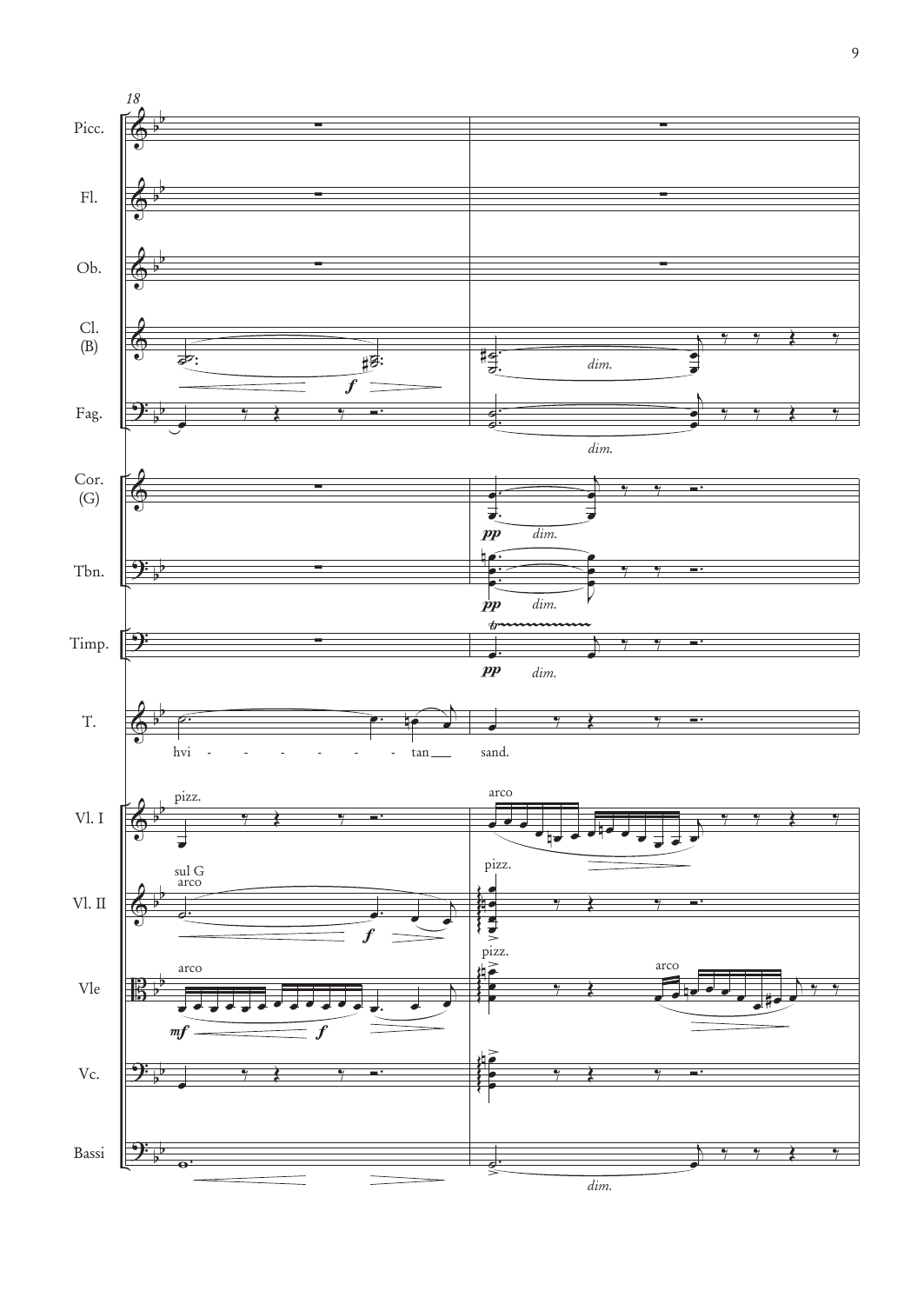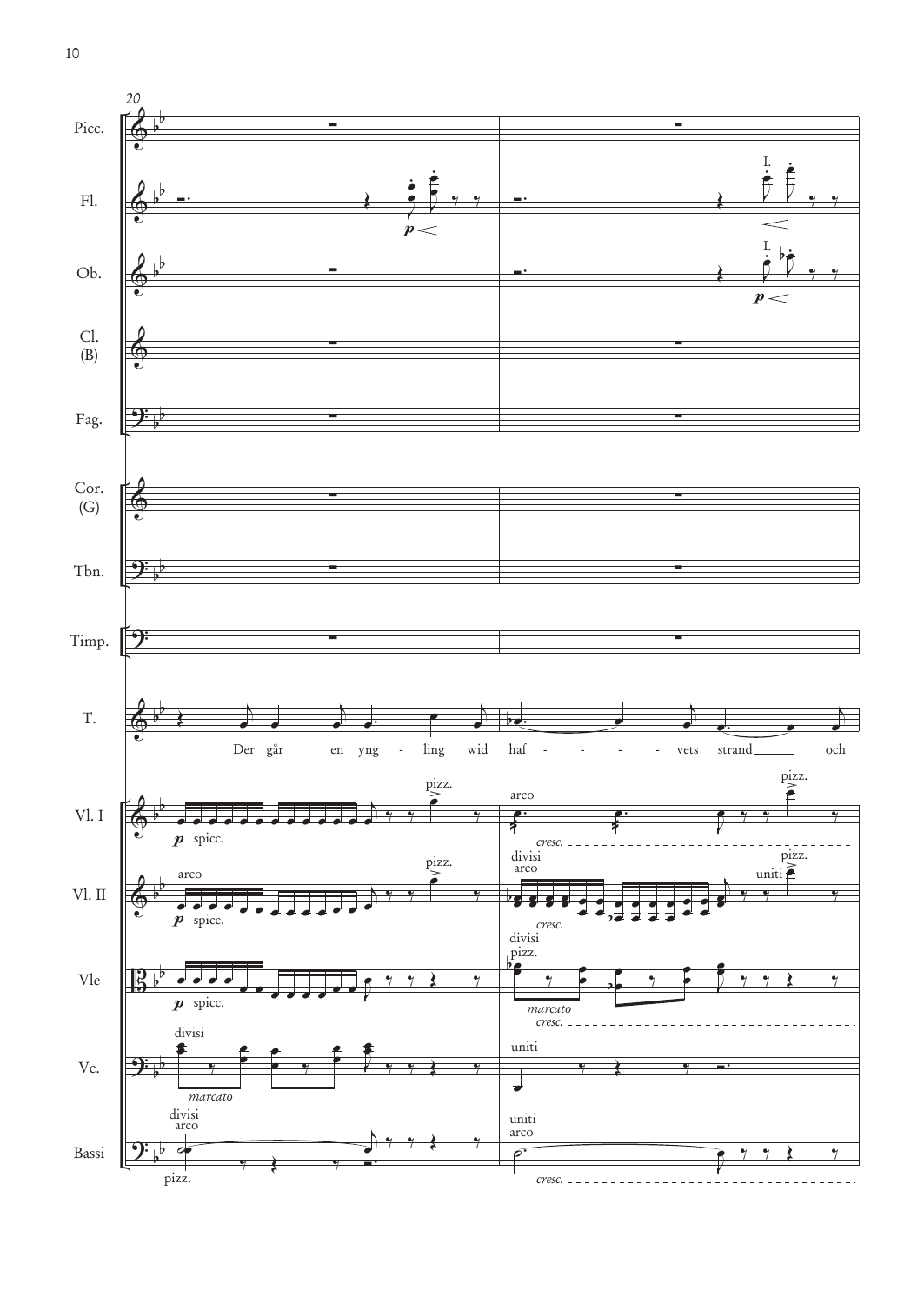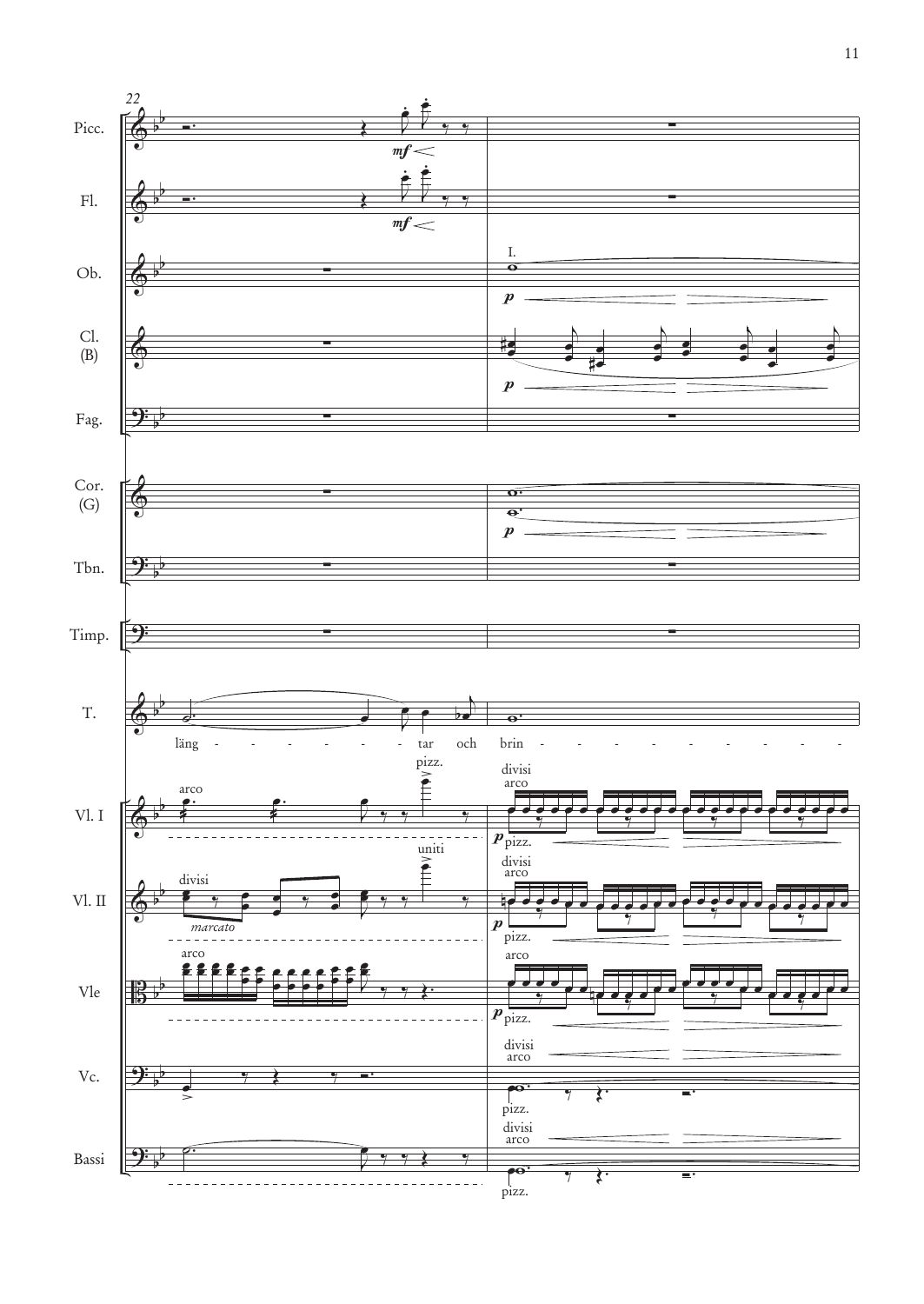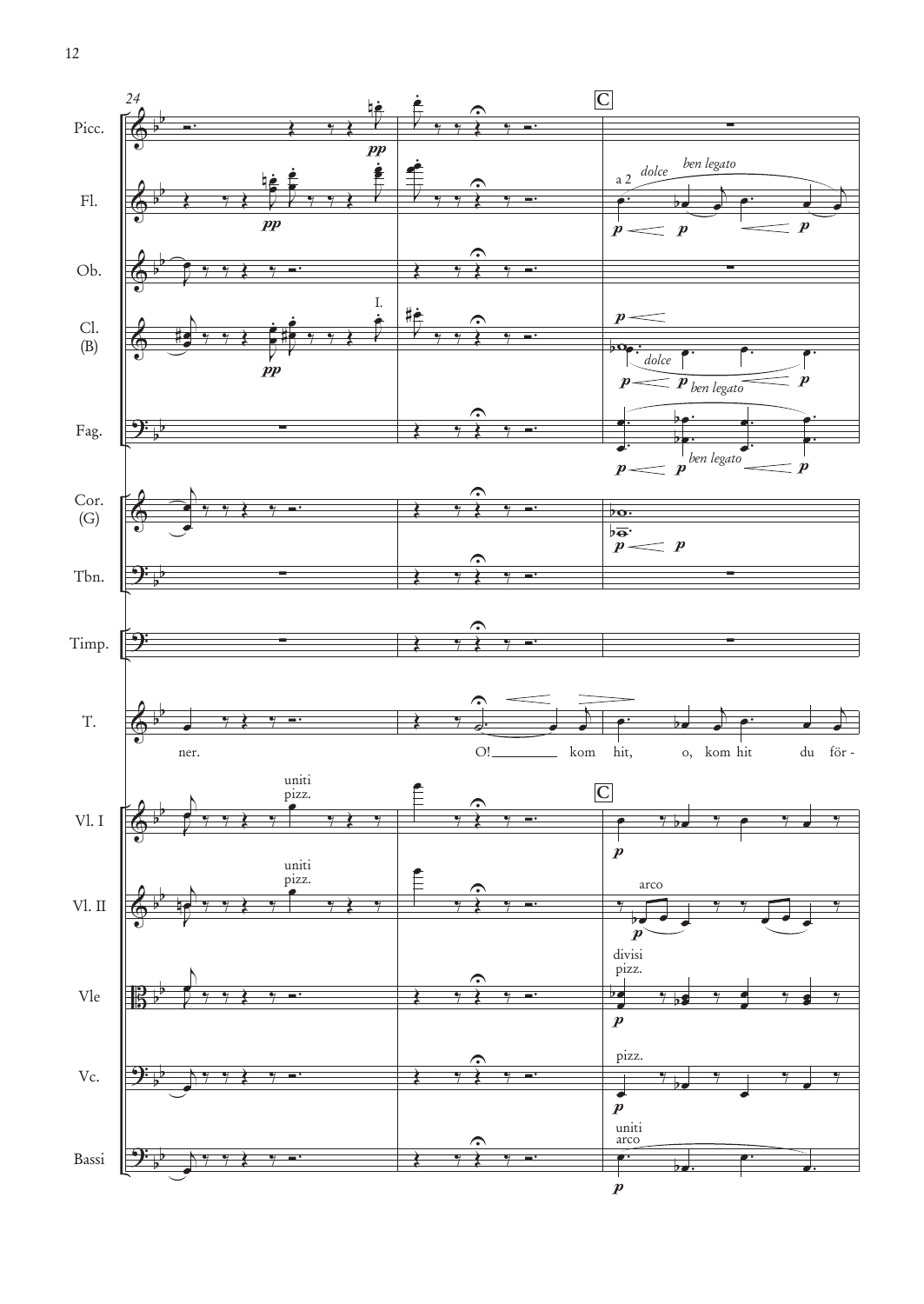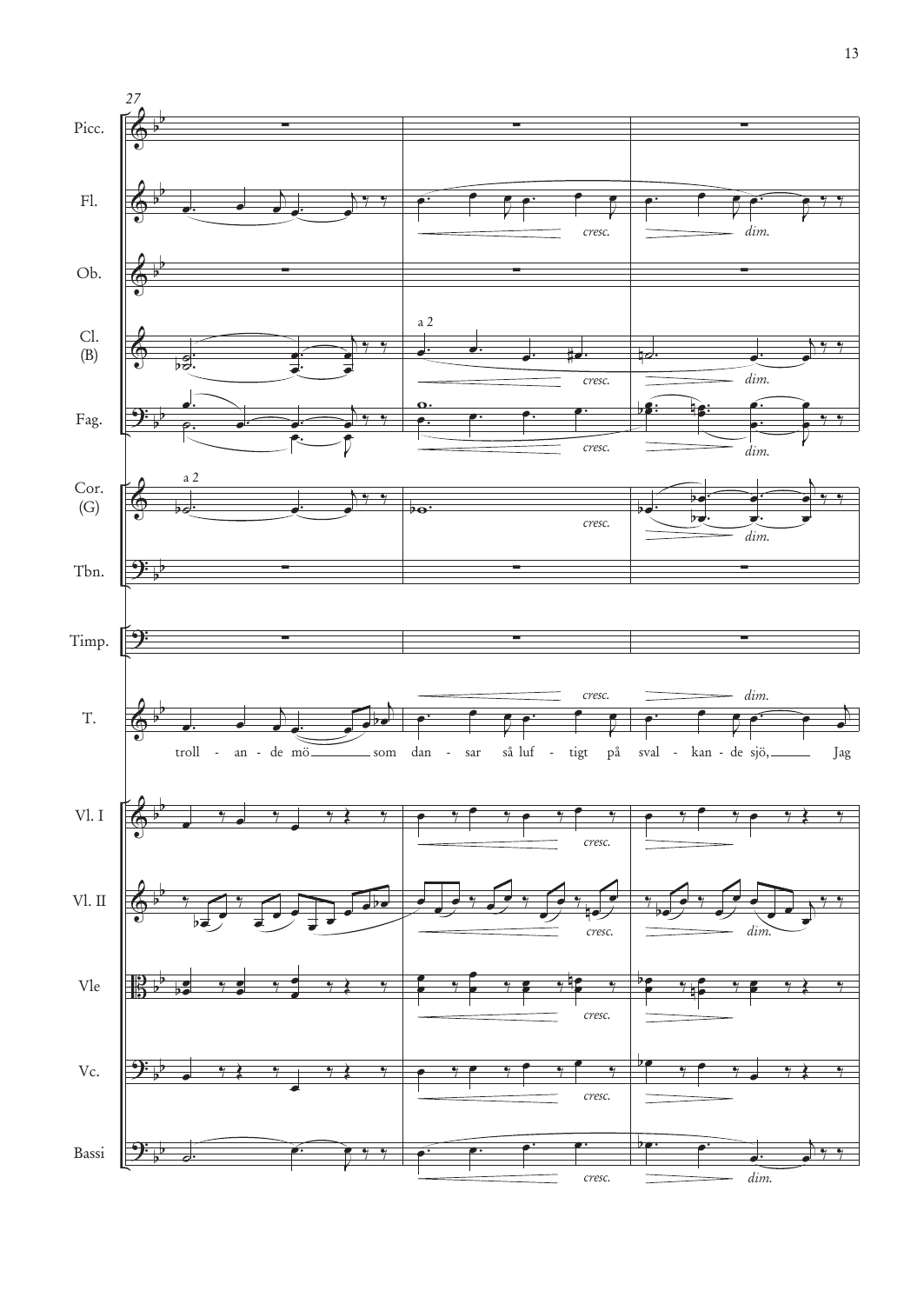

*cresc.*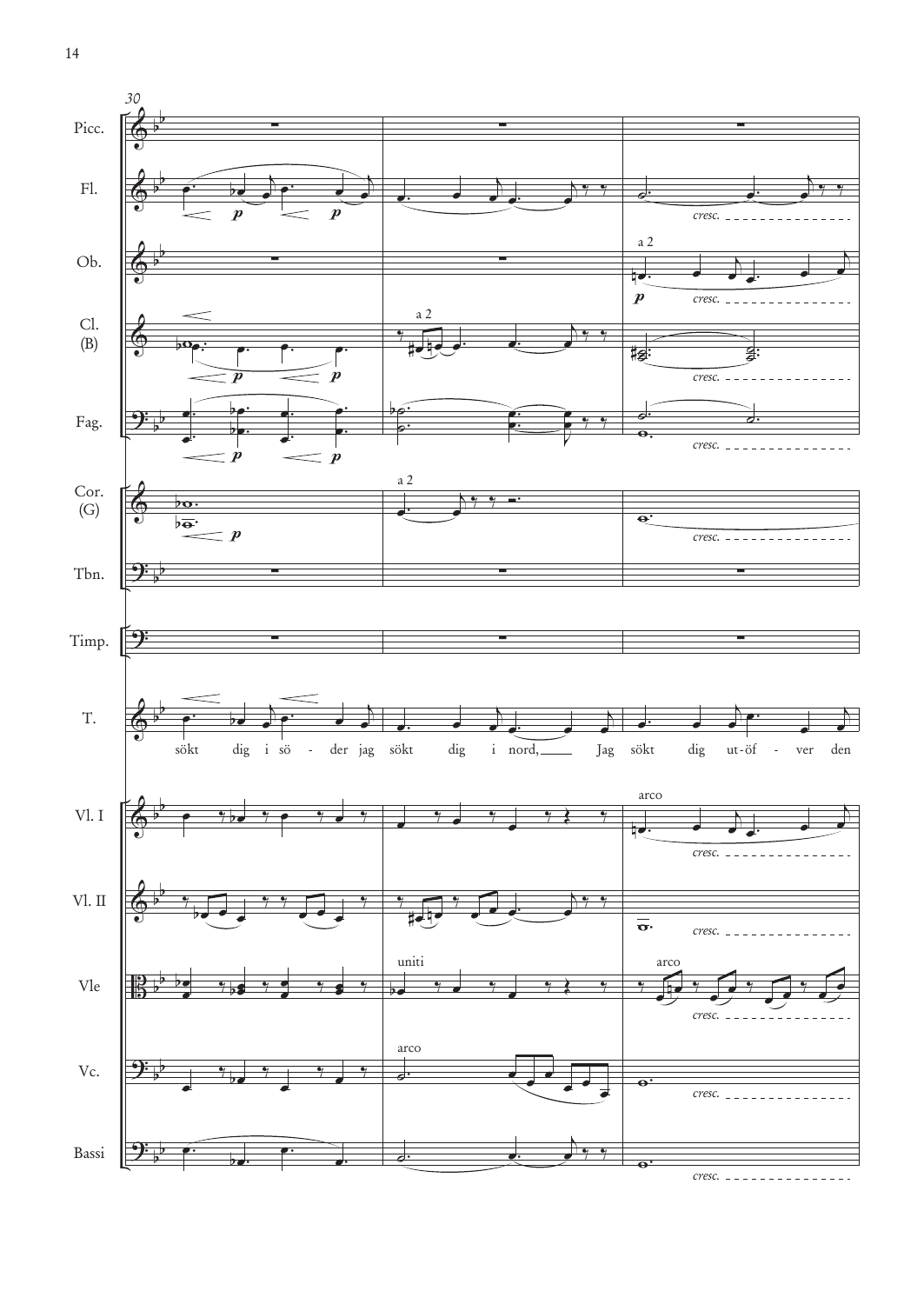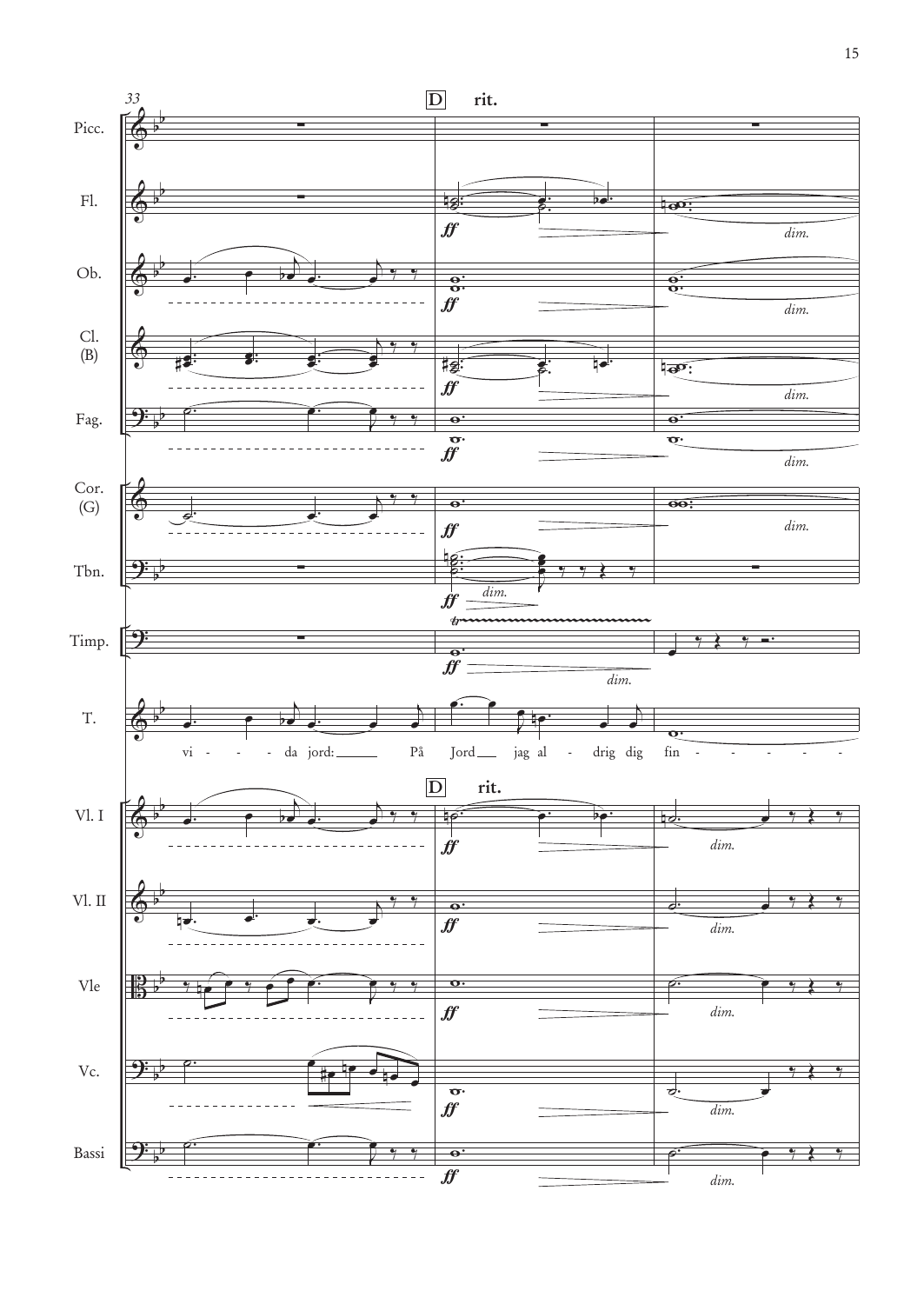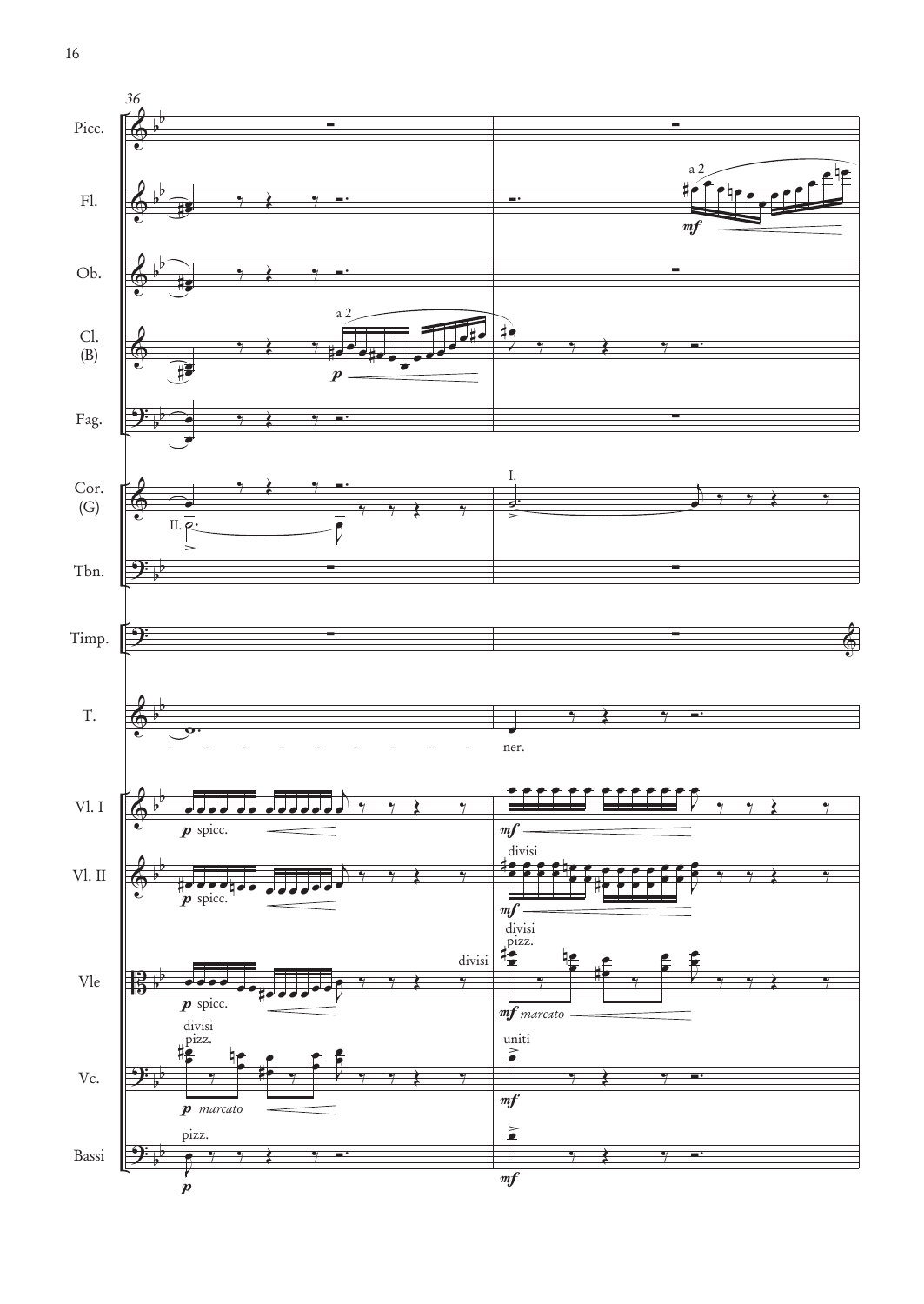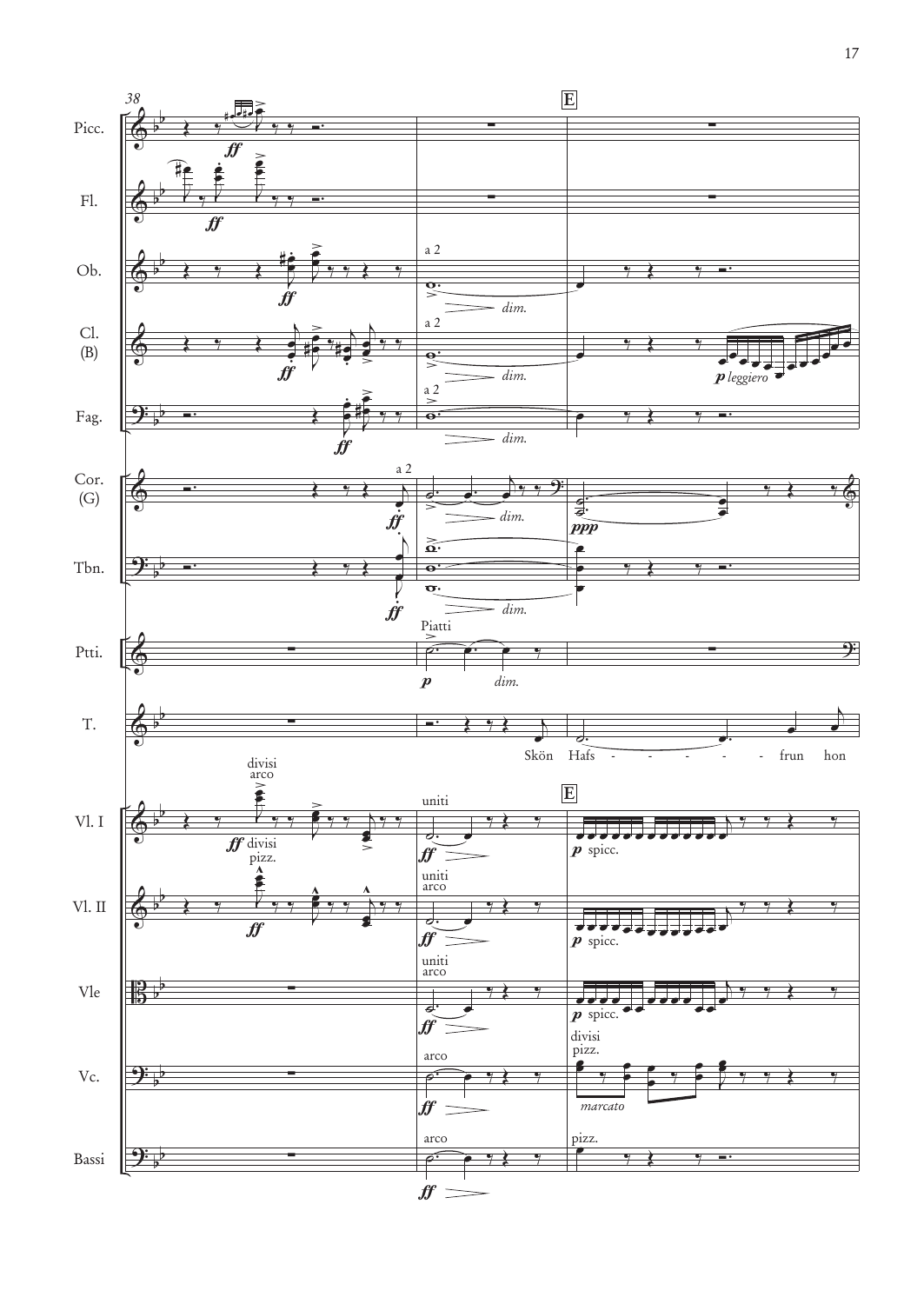

18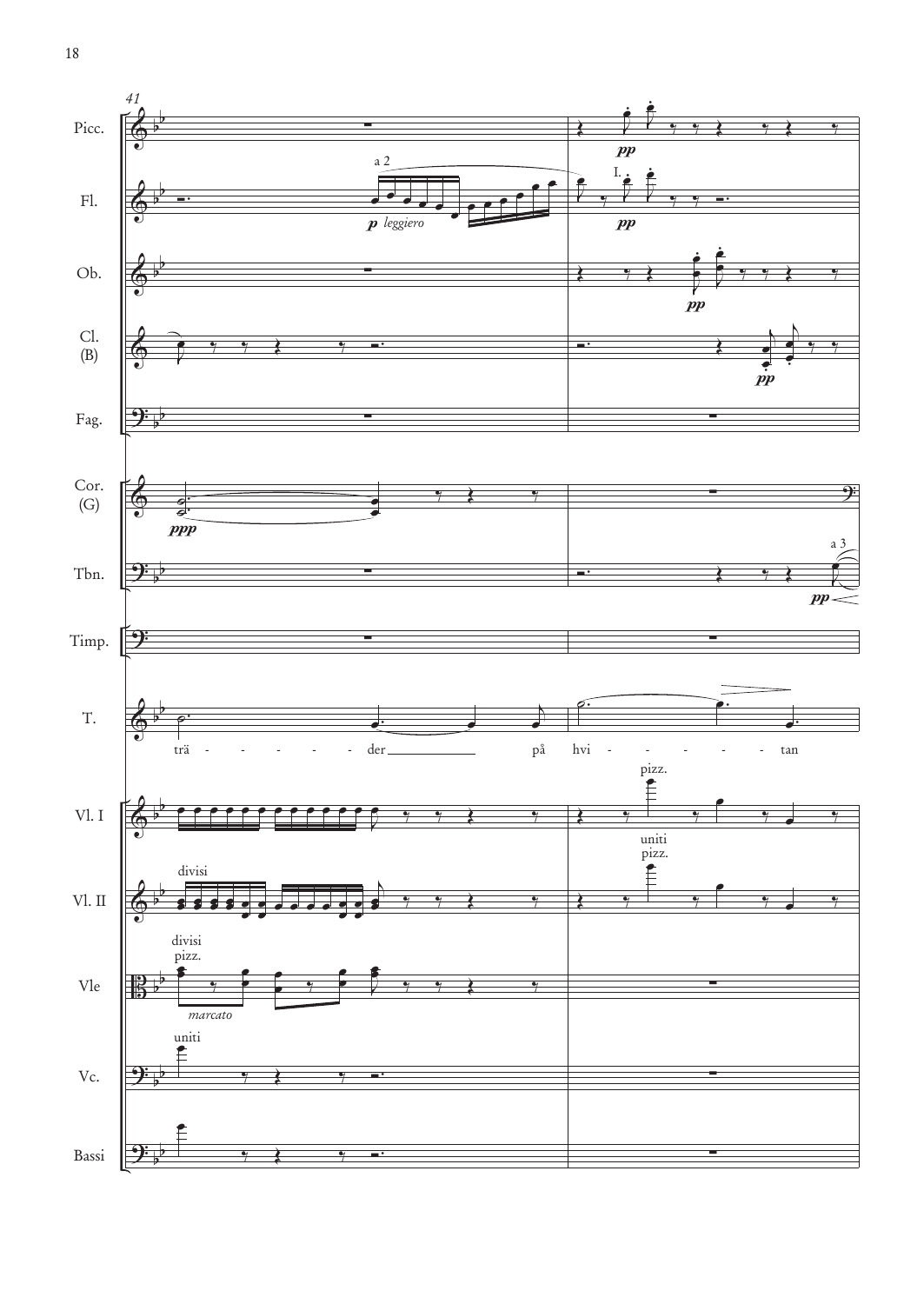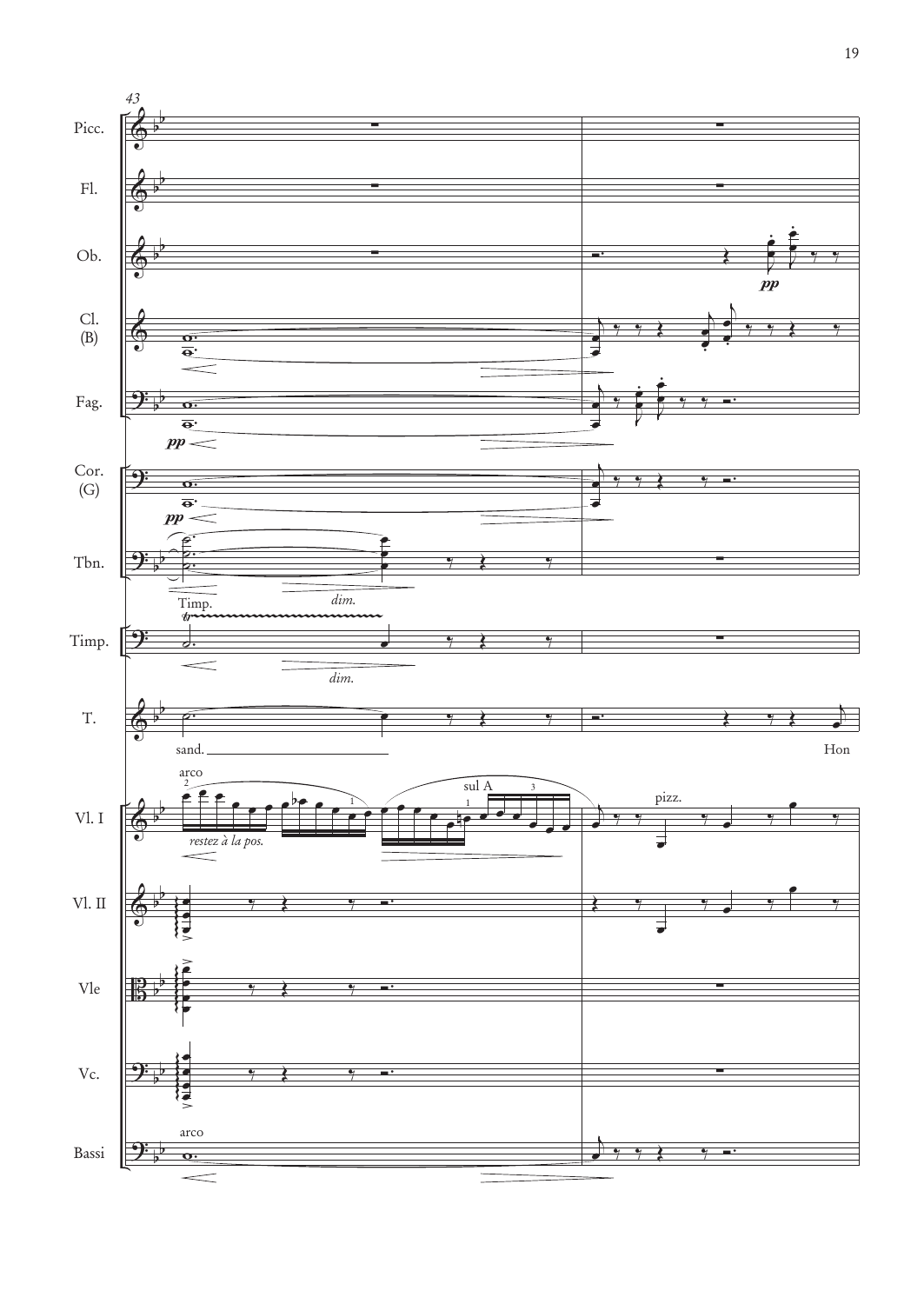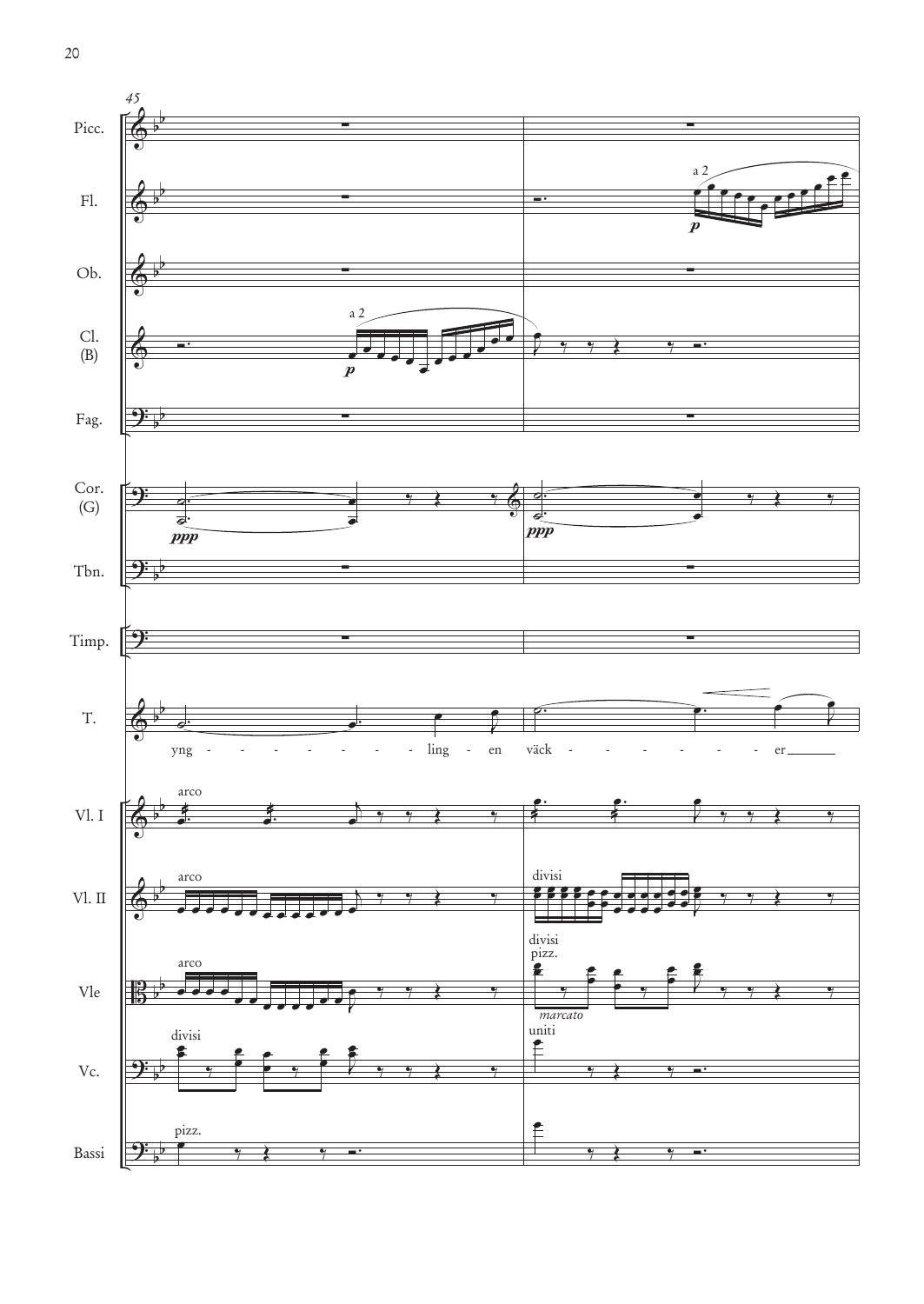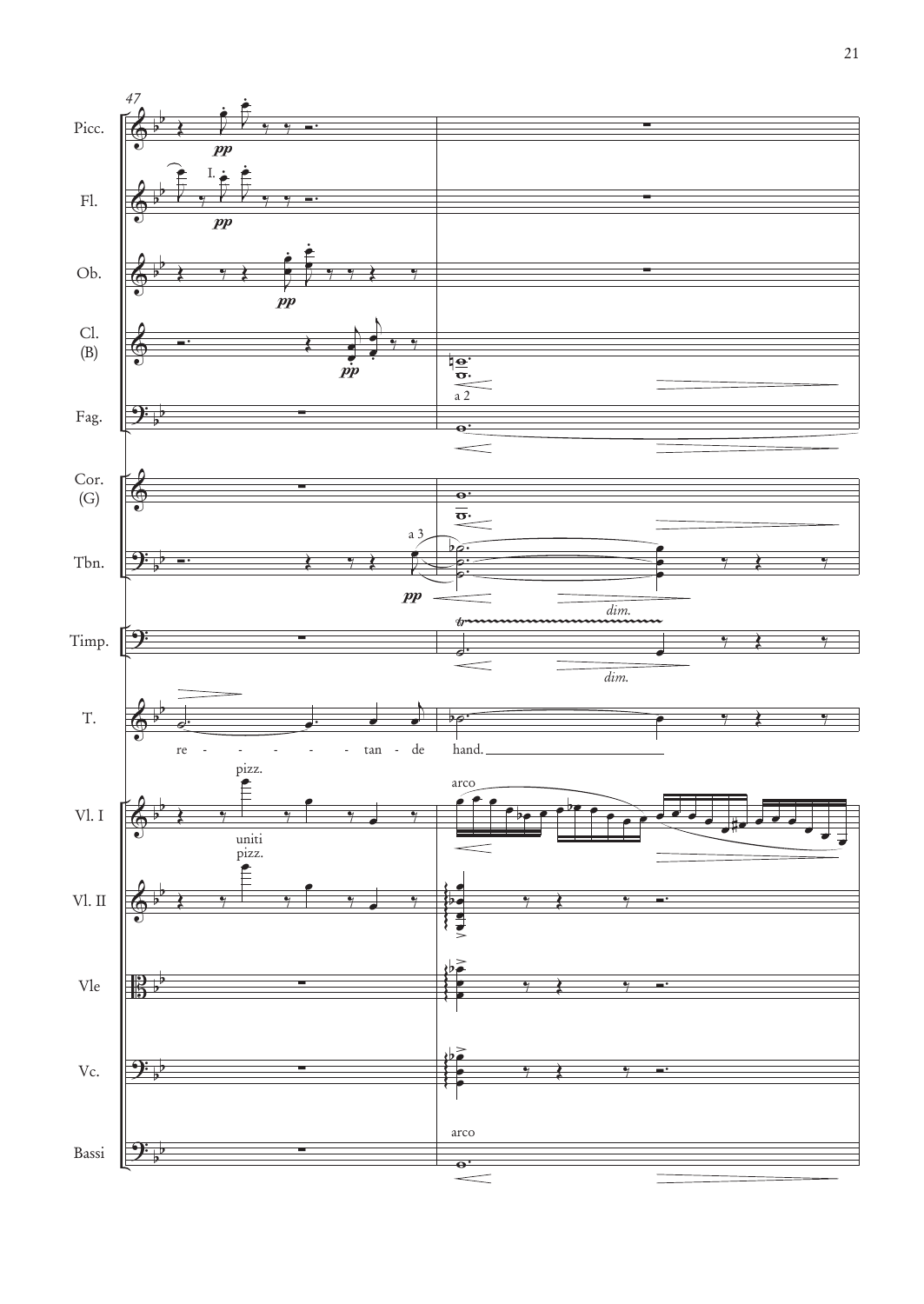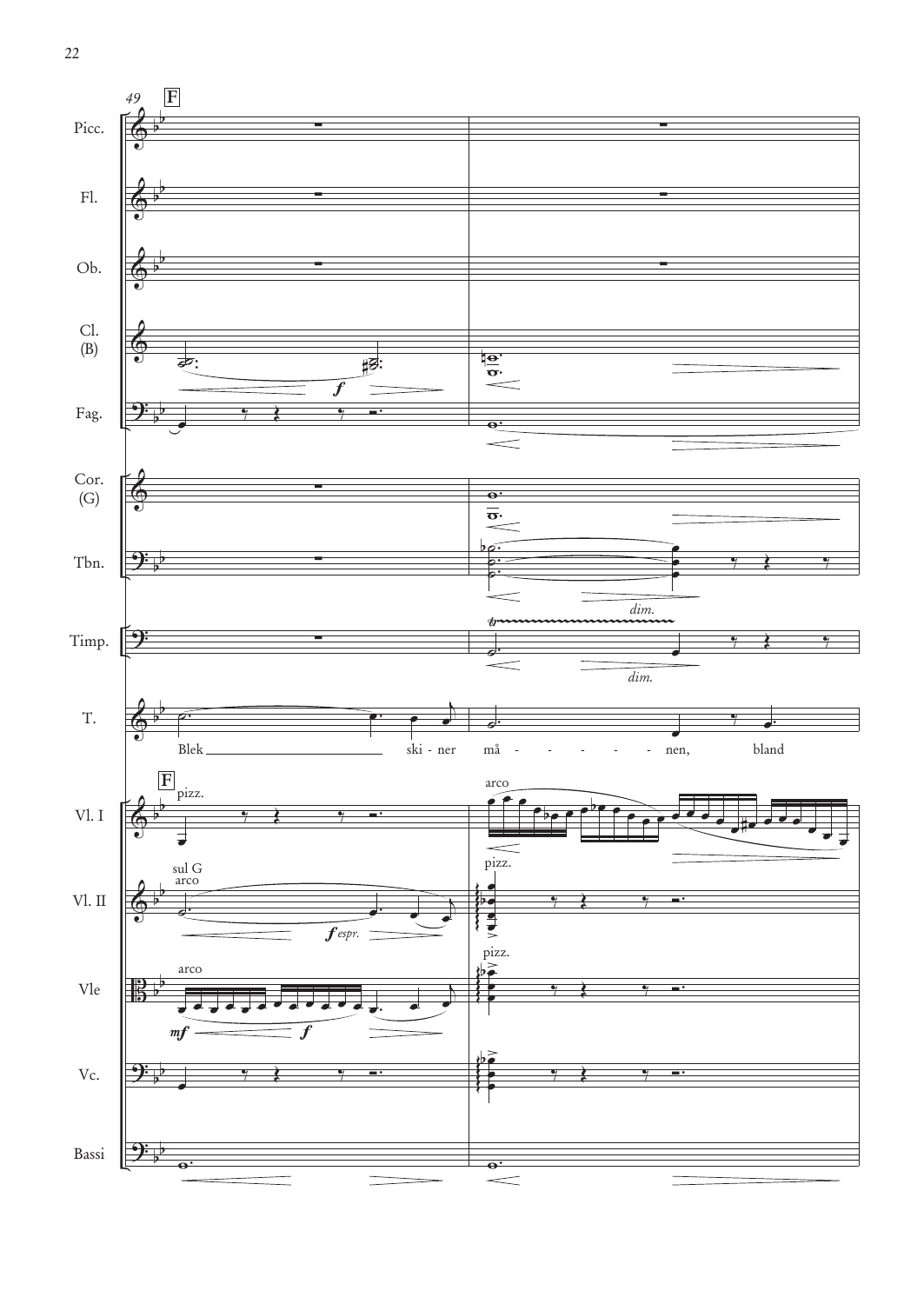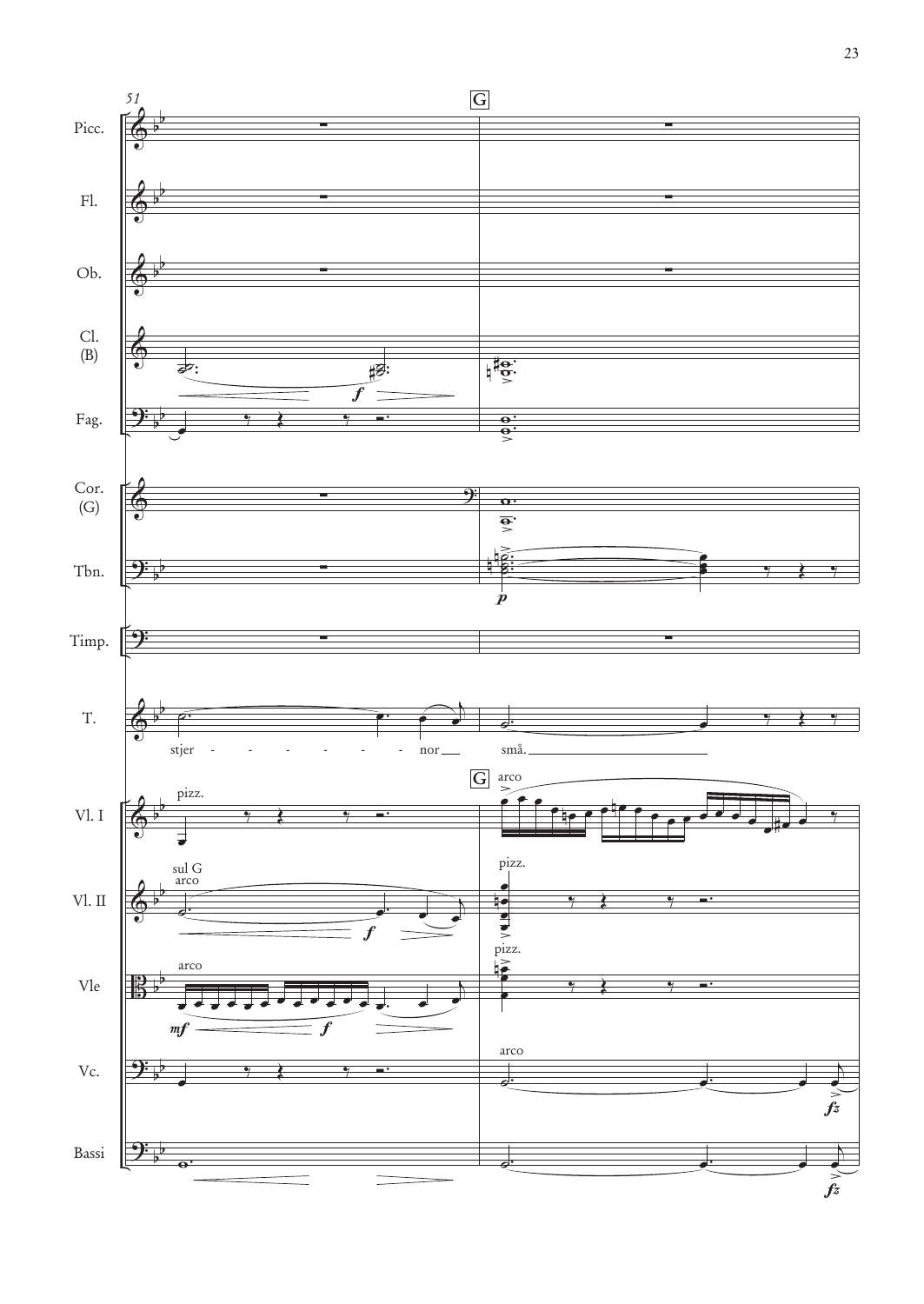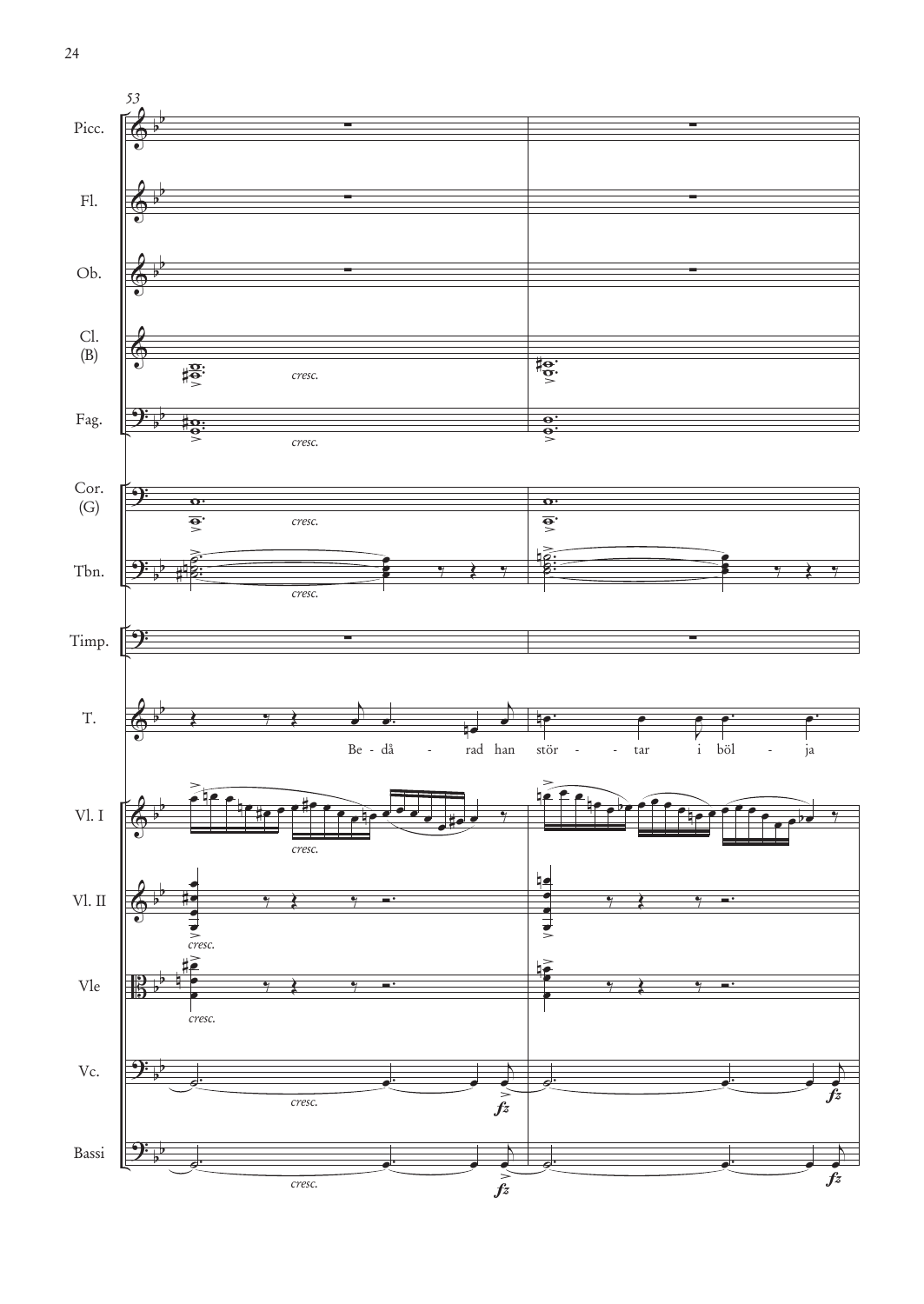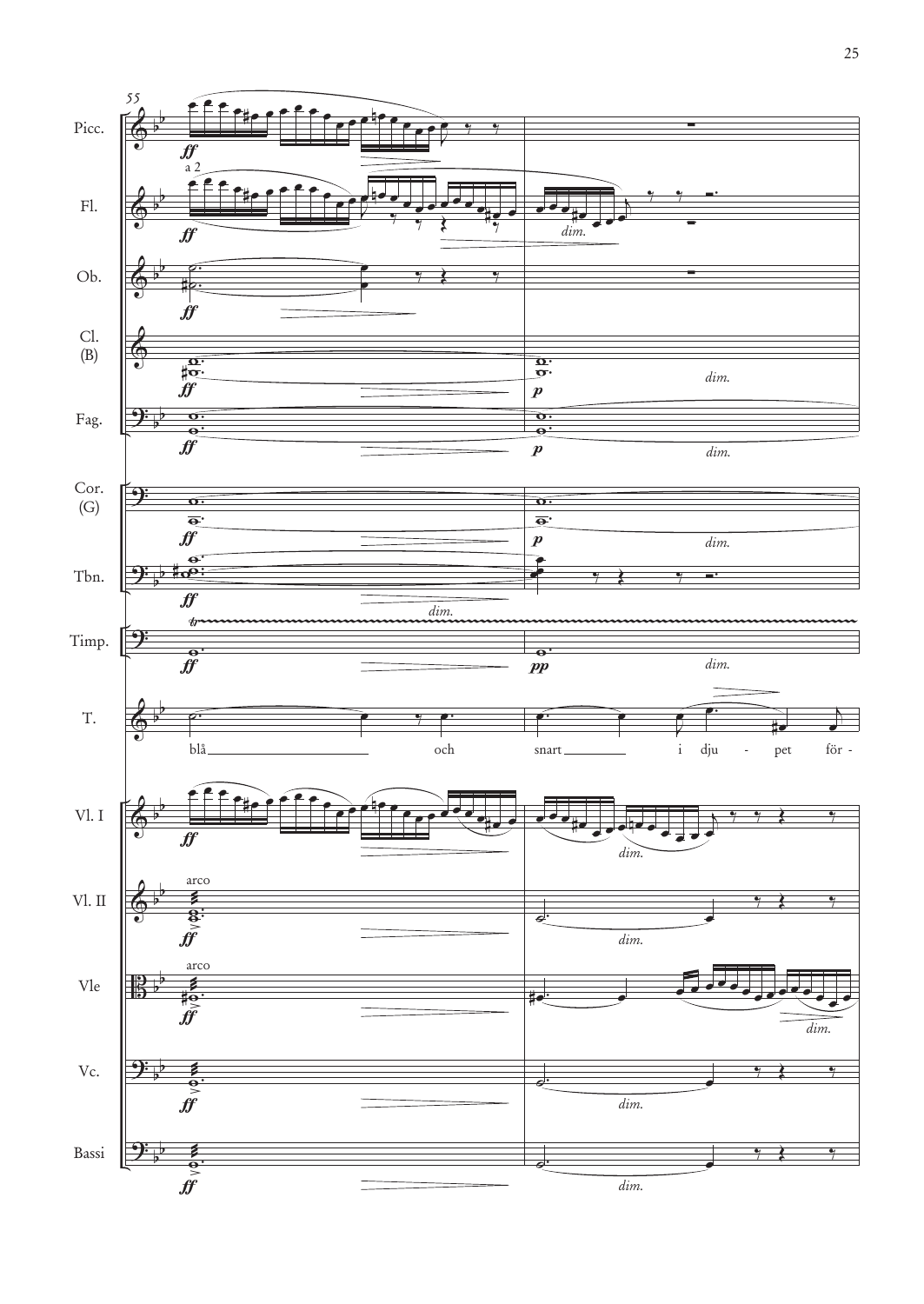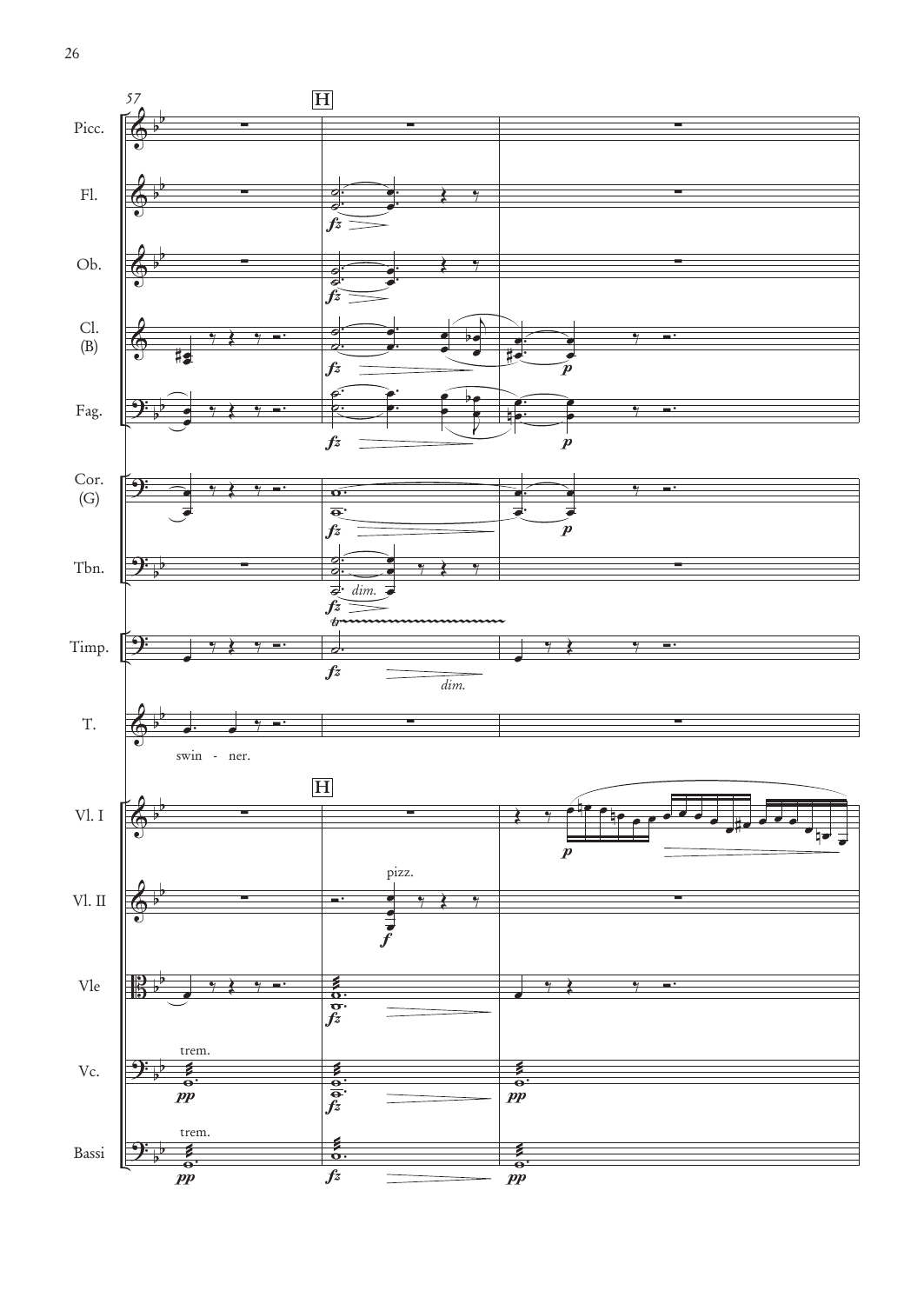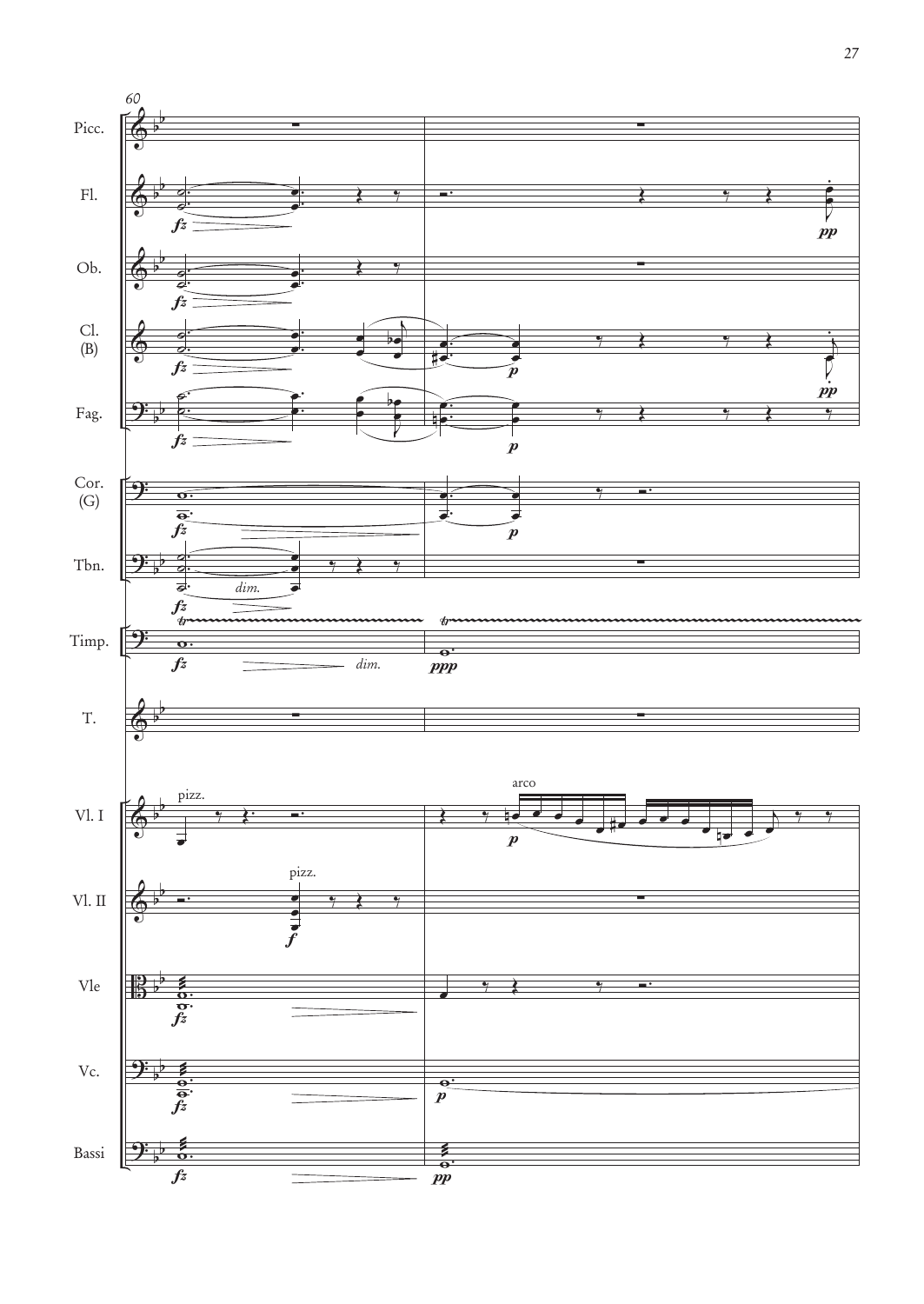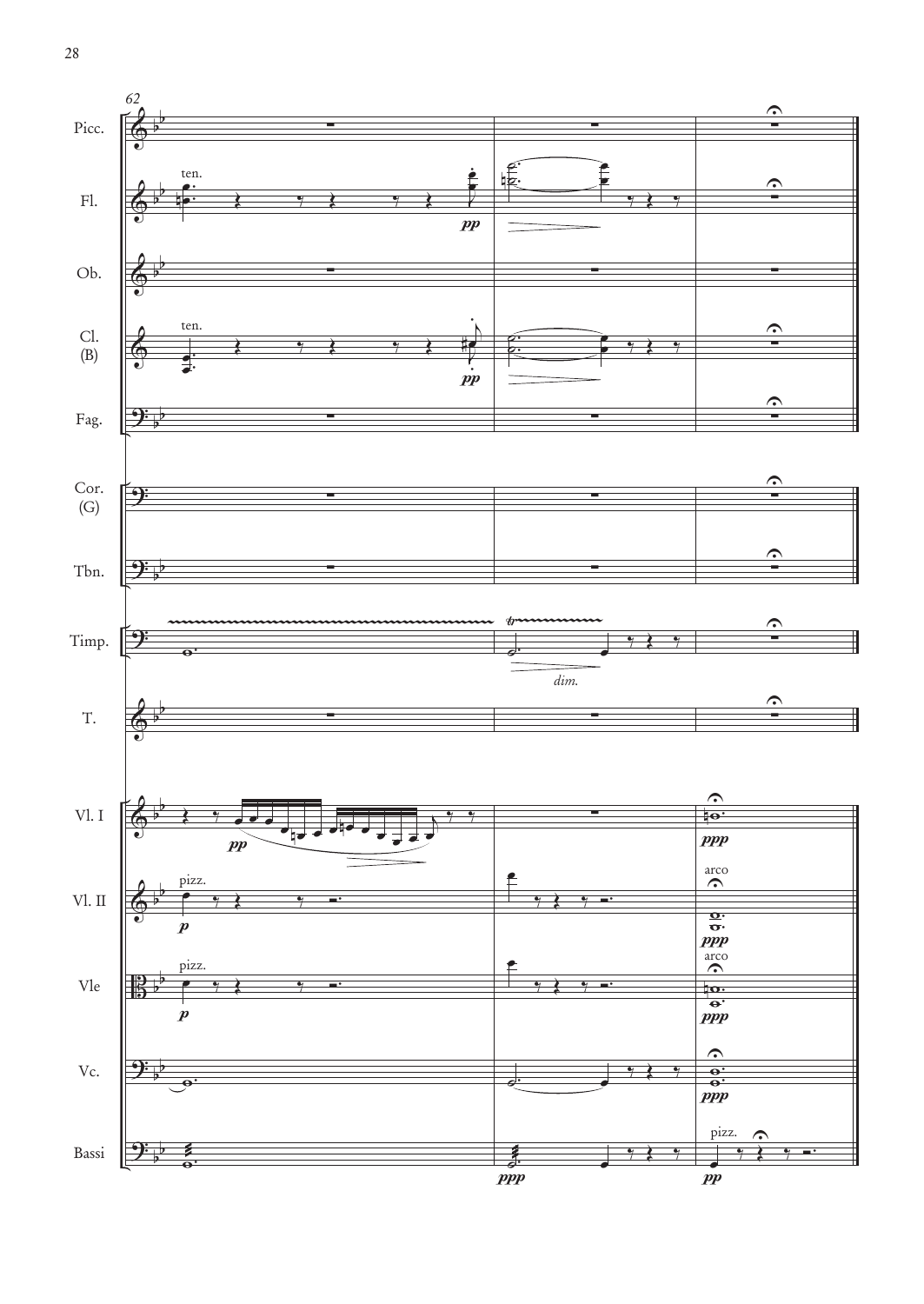#### **August Söderman**

August Söderman (1832–1876) tillhör den lilla krets av äldre svenska tonsättare, vars verk regelbundet framförs. De mest levande verken pekar faktiskt på kännetecknande drag i hans produktion: *Ett bondbröllo*p för manskvartett visar till vokaltonsättaren Söderman och bröllopsmarschen ur skådespelet *Bröllopet på Ulfåsa* antyder att han skrev musik för teaterscenen.

August Söderman mer eller mindre föddes in i Stockholms musikliv. Hans far, Johan Wilhelm Söderman, var musikanförare vid flera av huvudstadens teatrar. August Söderman studerade vid Musikkonservatoriet 1847–50 och försörjde sig direkt därefter som musiker på violin och oboe, bl.a. i Hovkapellet. 1851 engagerades han av Edvard Stjernström som musikanförare vid dennes resande teatersällskap, vilket blev början på Södermans många år vid scenen. Arbetet innebar att framställa musik för de aktuella uppsättningarna, både originalmusik och arrangemang, samt skaffa lämpliga musiker på turnéorterna. Sällskapet framträdde i Finland och Sverige. När Stjernström tog över Mindre teatern i Stockholm, blev Söderman dess musikansvarige.

1856–57 tillbringade Söderman i Leipzig för fördjupade musikstudier i främst kontrapunkt och komposition. Han fick där också tillfällen att höra tidens nyare musik. Tillbaka till Stockholm fortsatte han arbetet vid Mindre teatern. 1860 blev han kormästare vid Kungliga Teatern, en period också biträdande hovkapellmästare – den ordinarie var Ludvig Norman. Söderman skulle bli denna scen trogen under resten av sitt liv. Han gjorde dock en längre resa till Tyskland 1869–70 för att bevista konserter och se operaföreställningar, parallellt med eget komponerande. 44 år gammal avled Söderman i hemstaden.

August Söderman var mycket produktiv som tonsättare. Hans scenanställningar krävde det, men han ville därutöver skriva annat. Den sceniska musiken dominerar inte oväntat hans oeuvre, men han lämnade också efter sig åtskilliga sånger och körverk, liksom en del kammarmusik.

Två egenskaper fångar tonsättaren Söderman. Som teaterman levde han på förmågan att skriva musik med dramatisk nerv, musik som fick åhörarna att ryckas med. Vidare hade Söderman stort intresse för svensk folkmusik, vilket hörs i åtskilliga verk – antingen som direkta melodicitat eller genom egen musik i folkton. På den senare punkten banade han väg för senare kolleger som exempelvis Wilhelm Peterson-Berger och Hugo Alfvén.

© *Gunnar Ternhag,* Levande musikarv

#### **Soloballader med orkesterackompanjemang**

*Qvarnruinen, Tannhäuser, Hafsfrun, Der schwarze Ritter och Kung Heimer och Aslög*

Det sena 1700-talets intresse för vad man såg som folkliga myter inspirerade författare och tonsättare att skriva ballader. Genren blev väldigt populär från tidigt 1800 tal, med verk av tonsättare som Carl Loewe, Franz Schubert och Robert Schumann. Balladerna har berättande, episka texter, oftast i tredje person, gärna med ett motivval som anknyter till ett heroiskt, riddarromantiskt ideal eller till folkloristiska ämnen. Ofta förekommer också omkvädesstrofer. Musikaliskt berättas handlingen i en stil som växlar mellan deklamatoriska och mer melodiska avsnitt. Tempo- och tonartsbyten förekommer ofta och stor vikt läggs vid ackompanjemangets utformning. Allt ska bidra till att skildra textens innehåll och karaktär. Att en stor del av balladerna vände sig till en offentlig konsertpublik framgår av att många ballader skrevs för orkester och inte enbart för piano. Samtiden kopplade gärna balladerna till en nordisk sfär, både i fråga om handlingens innehåll och musikens karaktär.

Det är i denna tyska soloballadtradition som August Södermans fem verk hör hemma. Söderman vistades i Leipzig för studier 1856–57. Där kom han i kontakt med nyskrivna verk av Schumann, men även musik av Niels W. Gade och Richard Wagner påverkade honom mycket. I Leipzig skrev Söderman två ballader för en röst och orkester, *Die verlassene Mühle (Qvarnruinen)* med text av August Schnetzler och *Tannhäuser*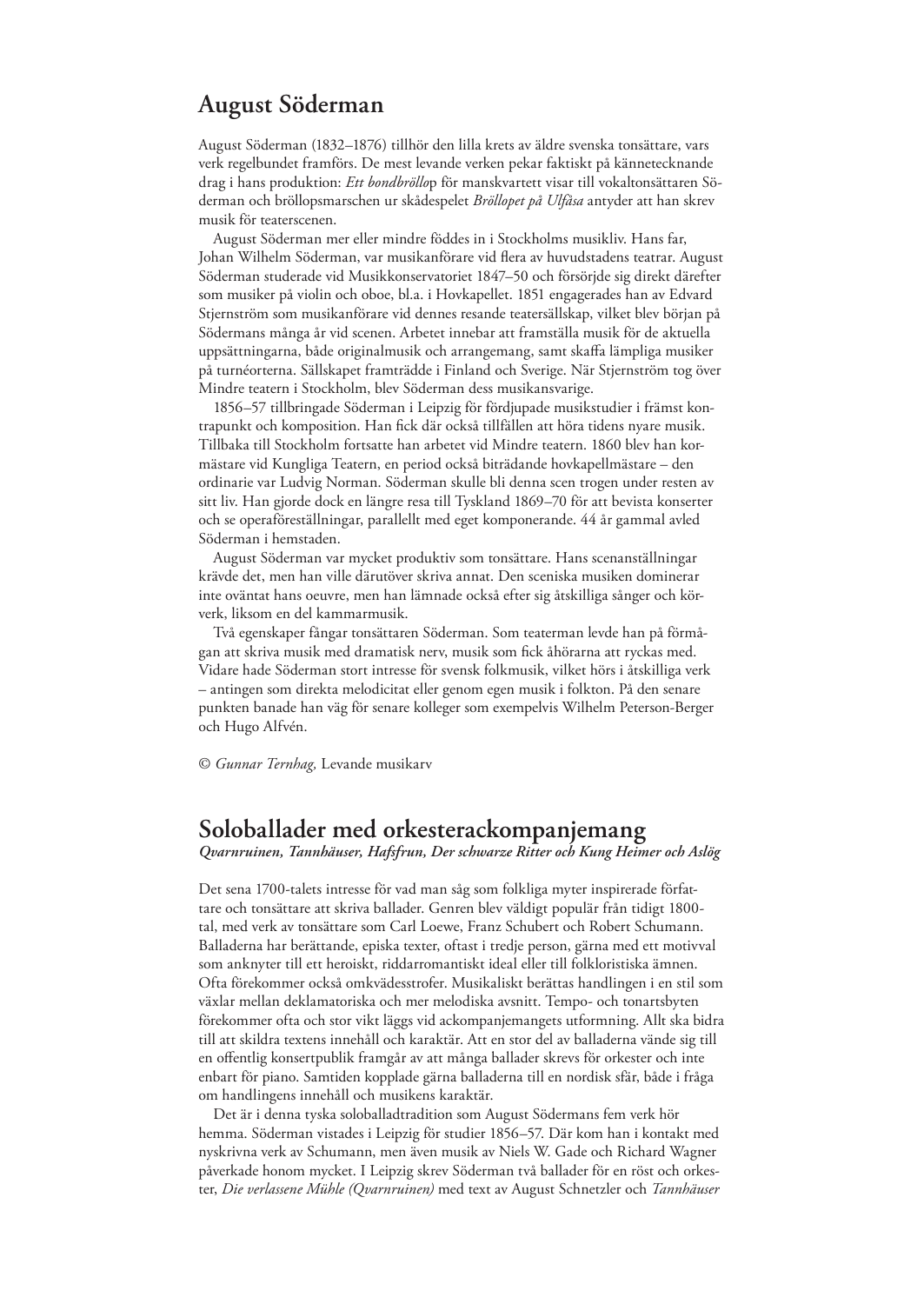med text av Emanuel Geibel. En inspirationskälla till *Tannhäuser* var Wagners opera med samma namn. Söderman hörde den i Leipzig våren 1857 och har i brev skildrat det starka intryck som verket gjorde på honom. Båda balladerna gavs ut av Musikaliska konstföreningen på 1860-talet. *Tannhäuser* prisbelönades 1860 och blev ett stycke som kontinuerligt framfördes vid offentliga konserter. Balladen har en uppförandetid på omkring tio minuter. Ett orkesterackompanjemang med stor variation i tempo, dynamik och instrumentation understryker den dramatiska handlingen i berättelsen om sångaren Tannhäuser.

Något mindre omfattande är *Hafsfrun*, som gavs ut i partitur för sång och orkester 1861, samt för sång och piano tio år senare. Verket *Der schwarze Ritter* är skrivet till en text av Ludwig Uhland, en av de författare som blev flitigt tonsatt. Av Södermans hand finns en orkesterskiss av verket från 1874. Skissen var grund för det partitur som J.P. Carstensen skrev och som framfördes 1887. I samtida recensioner berömdes *Der schwarze Ritter* och man framhöll den påverkan från Schumanns musik som man ansåg sig finna i verket.

Den sista balladen, *Kung Heimer och Aslög* från omkring 1870, anknyter till det samtida intresset för fornnordisk mytologi. Textförfattaren Frans Hedberg skildrar här en episod där Heimer sjunger för Aslög. Ackompanjemanget har den för Söderman typiska harmoniken med förhållningar och orgelpunkter.

Södermans soloballader, inte minst *Tannhäuser* och *Kung Heimer och Aslög*, var mycket populära under en lång tid. De framfördes regelbundet och samtliga utom *Hafsfrun* gavs ut som klaverutdrag på 1880-talet. Att de inte bara var en angelägenhet för det svenska musiklivet får man en antydan om genom att flera av balladerna också gavs ut med tysk text.

© *Karin Hallgren*, Levande musikarv

#### **Kritisk kommentar**

#### **Källmaterial**

Utgåvan grundar sig på partitur i autograf (A).

Det exemplar som använts som förlaga återfinns hos Musik- och teaterbiblioteket i Stockholm.

På titelsidan står det: "Hafsfrun/Romance för Tenor och Orchester/komponerad/af/ August Söderman".

På sista partitursidan står det: "d. 13. Mars 1861.".

#### **Kommentarer**

Undertiteln omstavat till: "Romans för tenor och orkester". I timpanistämman förekommer det även Bäcken som i utgåvan noteras Piatti eftersom man utgår från att det handlar om parcymbaler, dvs. piatti a due. Inget anslagssätt angivet.

| <b>TAKT</b> | INSTR. | ANM.                                                                                          |
|-------------|--------|-----------------------------------------------------------------------------------------------|
| 10          | timp   | p tillagt                                                                                     |
| 30          | cor    | crescendobåge och p tillagda i a m t.26                                                       |
| 39          | piatti | bindebåge kan ev. saknas mellan 1:a och 2:a noten (ett<br>enda anslag), jfr övriga instrument |
| 45-46       | cor    | ppp tillagt i a m t.12-13                                                                     |

© *Cristian Marina,* Levande musikarv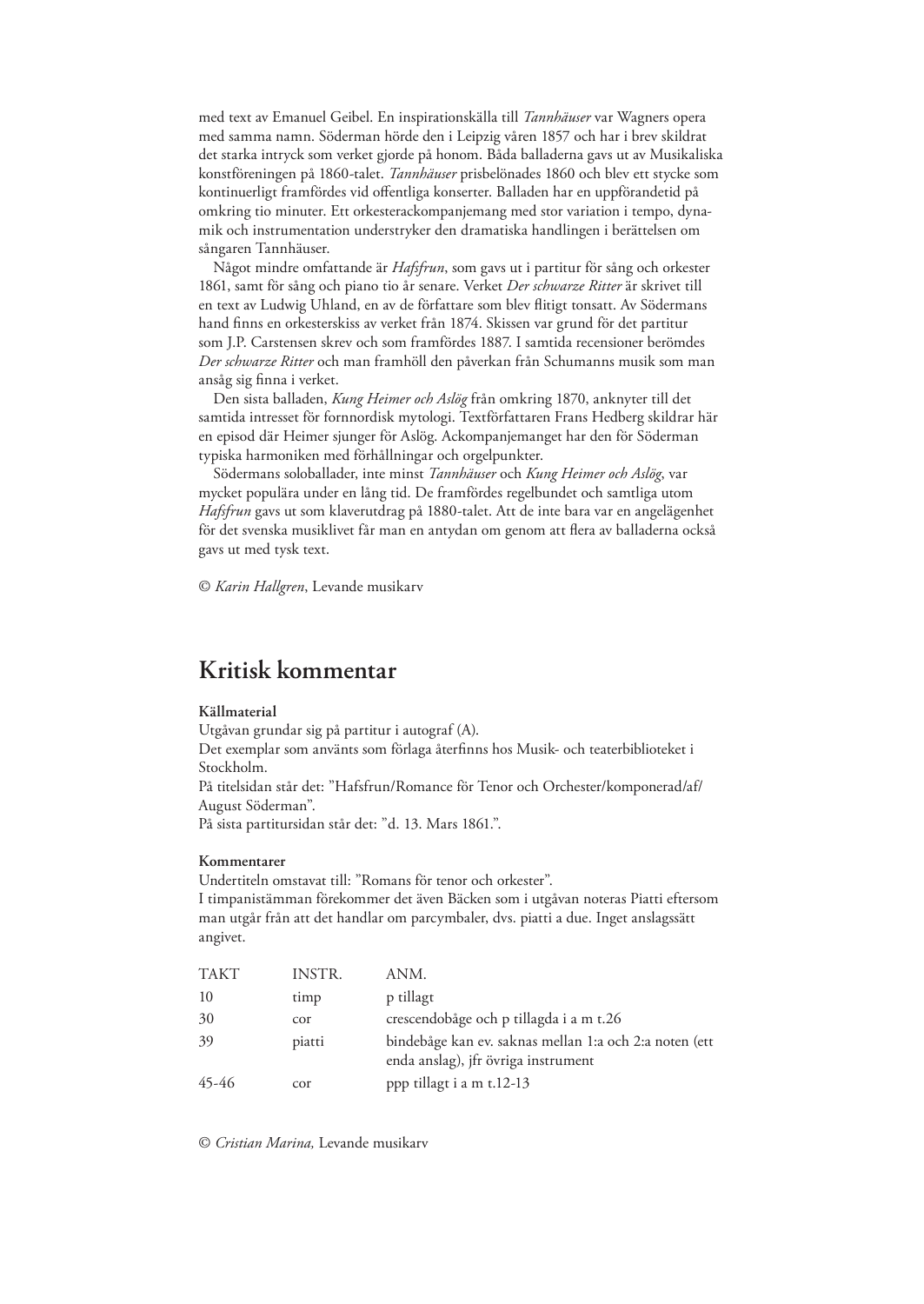#### **August Söderman**

August Söderman (1832−1876) belongs to the limited circle of earlier Swedish composers whose works are still performed regularly. The fact is that the compositions which have worn best highlight significant traits of his output: *Ett bondbröllop* (Peasant wedding), for male voice quartet, shows Söderman as a vocal composer, while the wedding march from the drama *Bröllopet på Ulfåsa* (Wedding in Ulfåsa) intimates that he wrote incidental music for the theatre.

August Söderman was practically born into Stockholm's music community. His father, Johan Wilhelm Söderman, directed the music at several Stockholm theatres. August Söderman studied at the Royal Conservatory of Music between 1847 and 1850. Immediately afterwards he began earning his living as a violinist and oboist, e.g. with the Royal Court Orchestra. In 1851 he was engaged as director of music in a touring theatre company run by Edvard Stjernström, and this marked the beginning of a long-lasting relationship with the theatre. His duties involved supplying music – both new compositions and arrangements – for current productions and finding suitable musicians in the places visited. The company performed in Finland and Sweden. When Stjernström took over Mindre teatern in Stockholm, Söderman became its director of music.

Söderman spent 1856 and 1857 in Leipzig, pursuing advanced studies, mainly in counterpoint and composition. This also gave him the opportunity of hearing more recent music. Returning to Stockholm, he resumed his post at Mindre teatern. In 1860 he became chorus master at the Royal Opera, where for a time he deputised as chief conductor, the regular incumbent being Ludvig Norman. Söderman remained true to this stage for the remainder of his life, but in 1869−70 he went on a long tour of Germany to attend concerts and operatic performances, concurrently with his activity as a composer. He died in his home city, aged 44.

August Söderman was a highly prolific composer. His theatre appointments demanded as much, but he also wanted to write music of other kinds. Not unexpectedly, his output is dominated by stage music, but he also left a good number of songs and choral compositions, as well as a certain amount of chamber music.

As a composer, Söderman can be pinned down with two qualities. In the theatre he lived on his bent for writing music with dramatic verve, music which carried the listeners away. Secondly, he was greatly interested in Swedish folk music, an interest manifested by direct melodic quotations or by music of his own in folk-tune idiom. In this latter respect he paved the way for later colleagues such as Wilhelm Peterson-Berger and Hugo Alfvén.

© *Gunnar Ternhag,* Levande musikarv Transl. Roger Tanner

#### Solo ballads with orchestral accompaniment *Qvarnruinen, Tannhäuser, Hafsfrun, Der schwarze Ritter and Kung Heimer och Aslög*

The late 18th century fascination for what was seen to be folk myths acted as the inspiration for authors and composers to write ballads. The genre became very popular starting in the early 19th century with works by Carl Loewe, Franz Schubert and Robert Schumann. The ballads have narrative, epic texts, often from a third person perspective, and with themes connected to a heroic, romantic knight-in-shining-armour ideal, or to folkloric subjects. There are often recurring chorus strophes. Musically the plot is told in a style that alternates between declamatory and more melodic sections. Tempo and key changes are frequent and the shaping of the accompaniment is of great importance. All elements are expected to interpret the content and character of the text. It is clear that a great majority of ballads were geared to a public concert-going audience from the fact that many of them were written for orchestral accompaniment and not just piano. During this period ballads were associated with a nordic sphere, both with